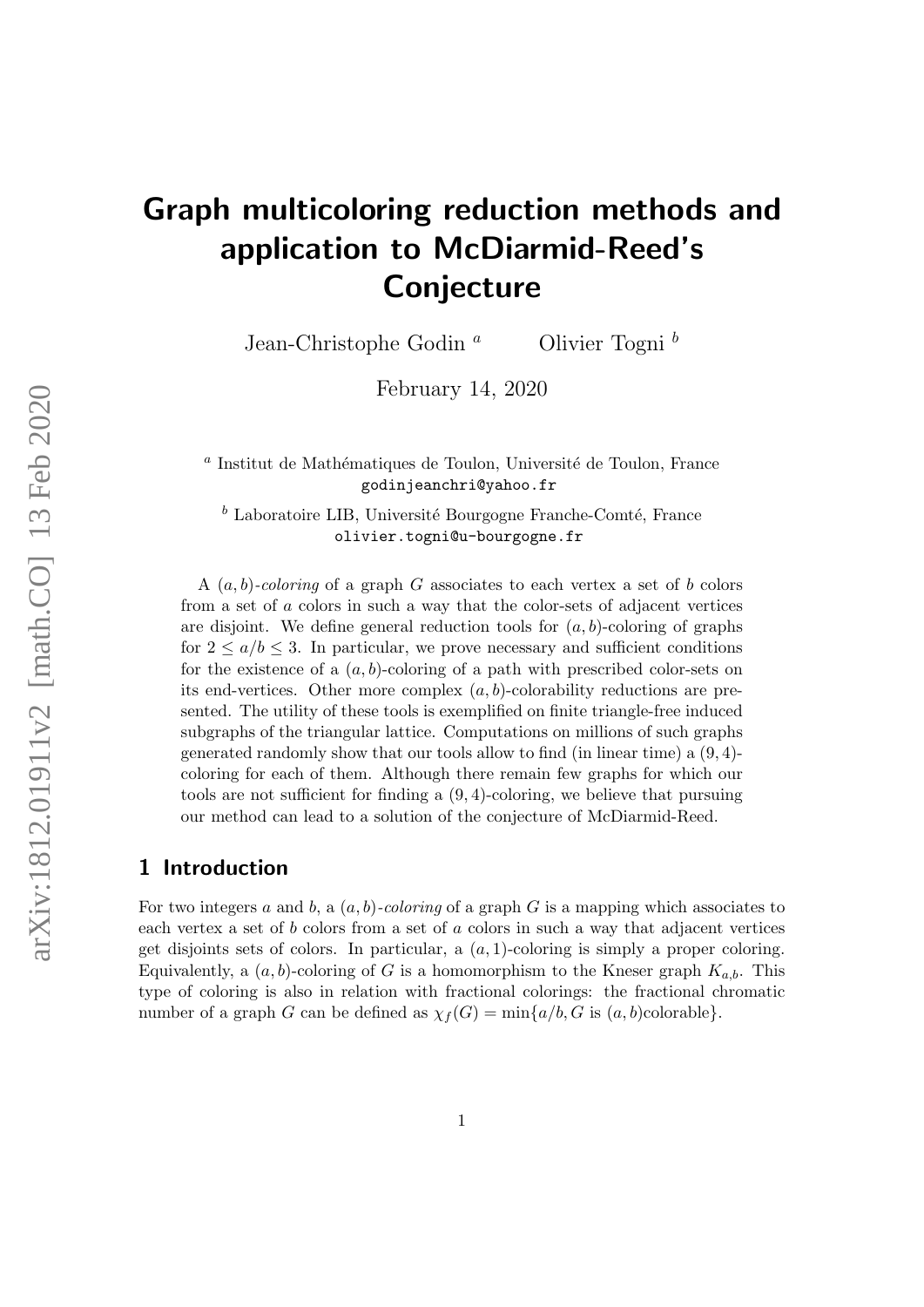Since the introductory paper of Stahl [\[11\]](#page-26-0), multicoloring attracted a lot of research, one of the most recent result being the one of Cranston and Rabern [\[2\]](#page-25-0) showing that planar graphs are (9, 2)-colorable.

An associated problem is weighted coloring in which the number of colors to assign can vary from vertex to vertex. Weighted coloring has a natural application for frequency allocation in cellular networks [\[5\]](#page-26-1). In particular, since the equidistant placement of transmitters induces a triangular lattice, weighted coloring of triangular lattices has been the subject of many studies [\[5,](#page-26-1) [6,](#page-26-2) [7,](#page-26-3) [9\]](#page-26-4). In most of these works the aim is to bound the weighted chromatic number by a constant times the weighted clique number. Multicoloring is a particular case of weighted coloring, however the fact that a graph is  $(a, b)$ -colorable can be translated into a bound for weighted chromatic number in terms of weighted clique, see [\[13\]](#page-26-5) for instance.

Any graph with at least one edge is not  $(a, b)$ -colorable for  $a < 2b$ , so it is useful to introduce  $e = a - 2b$ , e symbolizing the entropy of the  $(a, b)$ -coloring. Also, a graph is  $(2b, b)$ -colorable if and only if it is bipartite. In this paper we concentrate on the pairs  $(a, b)$  such that  $2 < \frac{a}{b} \leq 3$ , thus  $e \in \{1, ..., b\}$ . It is easy to observe that if a graph is  $(a, b)$ -colorable then it is also  $(am, bm)$ -colorable for any  $m \geq 1$ . Moreover, the following decomposition property also holds: for any integer  $y \ge 1$ , if G is  $(2x + 1, x)$ -colorable for any  $x \in \{1, \ldots, y\}$ , then G is  $(a, b)$ -colorable for any  $a, b$  such that  $\frac{a}{b} \ge \frac{2y+1}{y}$  $\frac{y+1}{y}$ . Hence  $(2b+1, b)$ -colorings are the extremal objectives for non-bipartite graphs.

For finite triangle-free induced subgraphs of the triangular lattice, called hexagonal *graphs* in this paper, it is easy to observe that they are  $(3, 1)$ -colorable and it has been proven by Havet [\[4\]](#page-26-6) that such graphs are also  $(5, 2)$ -colorable and  $(7, 3)$ -colorable. Sudeep and Vishwanathan  $[12]$  then presented a simpler  $(14, 6)$ -coloring algorithm and later, Sau et al. [\[8\]](#page-26-8) a simpler (7, 3)-coloring, but using the four colors theorem as a subroutine. The list version has been considered by Aubry et al. [\[1\]](#page-25-1). They showed that hexagonal graphs are (5m, 2m)-choosable. Of course, as a hexagonal graph can have an induced 9-cycle, the best we can hope is to find a (9, 4)-coloring. In 1999, McDiarmid and Reed proposed the following conjecture (initially stated in terms of weighted coloring):

#### <span id="page-1-0"></span>Conjecture 1 (McDiarmid-Reed [\[6\]](#page-26-2)). Every hexagonal graph is (9, 4)-colorable.

The aim of this paper is to define general reducible configurations for  $(a, b)$ -coloring when  $2 < a/b \leq 3$ , that may allow to prove that some graphs are  $(a, b)$ -colorable. In particular, we will apply our reduction tools on triangle-free induced subgraphs of the triangular lattice, in order to solve Conjecture [1.](#page-1-0) The results are based on the Ph.D. thesis of Godin [\[3\]](#page-26-9) that contains also reducibility results for  $(a, b)$ -choosability, even when  $a/b \geq 3$ . Searching for reducible configurations is common when dealing with graph (multi)coloring. It is for instance a part of the discharging method, a method extensively used for proving colorability properties on planar or bounded maximum average degree graphs. In the case  $2 < a/b < 3$ , reducible configurations for  $(a, b)$ -coloring take the form of induced paths in which interior vertices have degree 2 in the graph, called handles. In order to get sharper results, we have also to define more sophisticated handles by looking at the lengths of the induced paths that start at one or both of the end-vertices of the handle (in which cases we speak about S-handle and H-handle, respectively).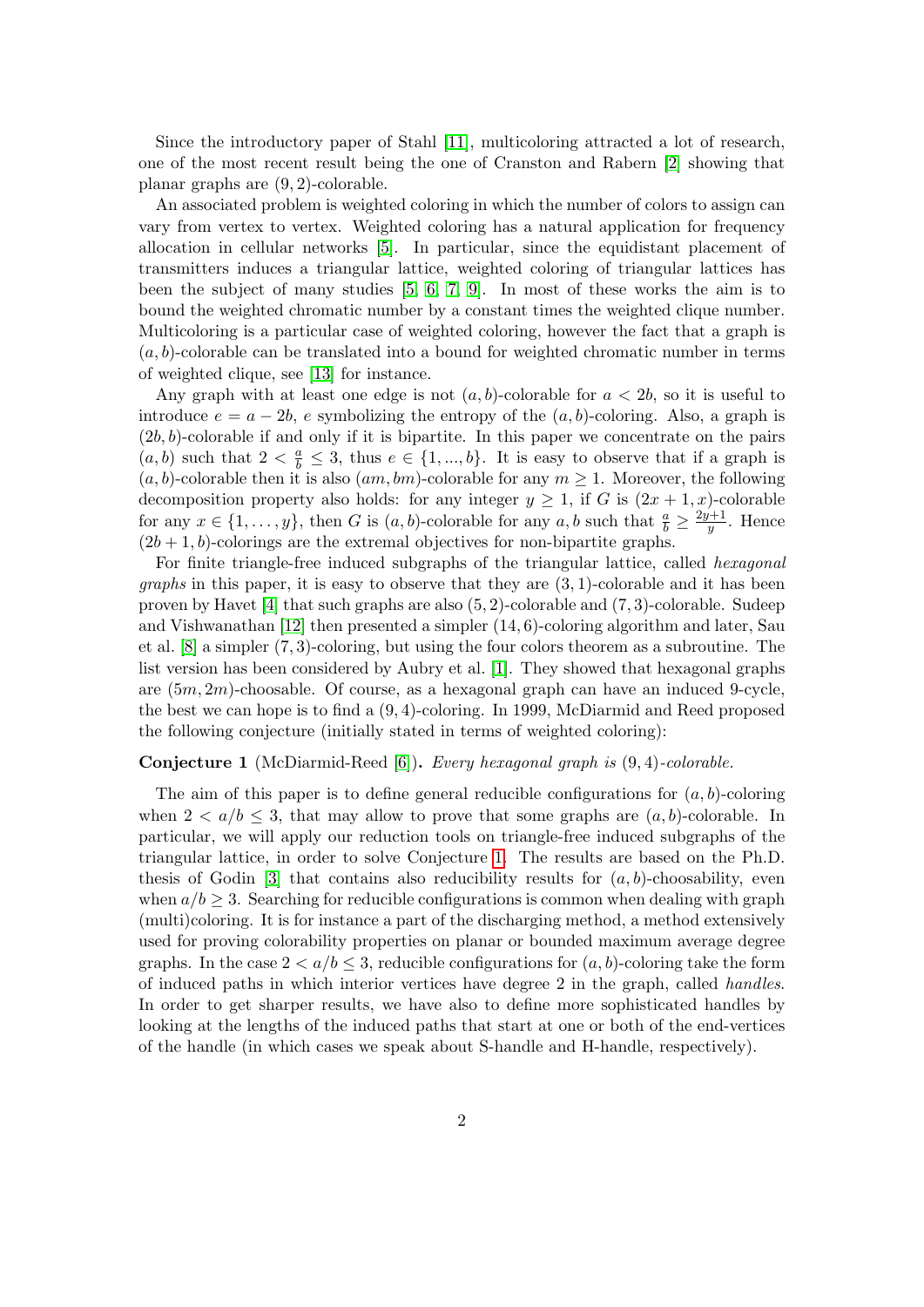The paper is organized as follows: in Section 2 we define the different types of handles we will consider and present the general handle-reducibility results. As the associated proofs are technical and quite long, we postpone them to the last sections of the paper. In Section 3 we apply our reduction tools on finite triangle-free induced subgraphs of the triangular lattice, in order to try to solve Conjecture [1.](#page-1-0) We also present the results of our computations that give empirical evidence toward the conjecture and list some possible extensions of this work and a conjecture generalizing Conjecture [1.](#page-1-0) In Section 4, the necessary and sufficient conditions under which a path is  $(a, b)$ -colorable when its end-vertices are already precolored are determined. These results constitute the basic tools that we will use to prove the results presented in Section 2. Section 5 is devoted to finding special  $(2b+1, b)$ -colorings of a path in order to prove handle-reducibility in the next section. In Section 6, we prove the reducibility results for S-handles and H-handles.

## <span id="page-2-0"></span>2 Handle reductions

The path  $P^n$  of length n is the graph with vertex set  $\{0, \ldots, n\}$  and edge set  $\{i(i+1), i =$  $0, 1, \ldots, n-1$ .

A handle  $P(n)$  of length n in a graph G is a path of length n that is an induced subgraph of G with vertices of degree two in  $P(n)$  having the same degree in G. The *interior*  $int(H)$  of a handle H is the set of vertices of degree 2 of H.

A parity handle (or P-handle)  $PP(n)$  in a graph G is a handle  $P(n)$  with the additional property that there exists another path of length  $m \leq n$ , of the same parity than n in  $G$  – int( $P(n)$ ), between the two end-vertices of  $P(n)$ .

An S-handle  $S(n_1, n_2, n_3)$  in a graph G is a handle of length  $n_1$  such that one of its end-vertices has degree 3 in G and is also the end-vertex of two other handles of length  $n_2$  and  $n_3$ .

An H-handle  $H(n_1, n_2, n, n_3, n_4)$  in a graph G is a handle of length n such that its two end-vertices are of degree three in G and one of them is also the end-vertex of two other handles of length  $n_1$  and  $n_2$  and the other end-vertex is also the end-vertex of two handles of length  $n_3$  and  $n_4$ . Examples of handles are illustrated in Figure [1.](#page-3-0)

For a handle  $H = S(n_1, n_2, n_3)$ , the two distinct end-vertices of the paths of length  $n_2, n_3$  of H are called the ports of H and similarly for  $H = H(n_1, n_2, n, n_3, n_4)$ , the four distinct end-vertices of the paths of length  $n_1, n_2, n, n_3, n_4$  of H are called its ports. Due to symmetry reasons, we will consider only S-handles with  $n_1 \geq n_2 \geq n_3$  and H-handles with  $n_1 \leq n_2 \leq n$  and  $n_4 \leq n_3 \leq n$ . Note that (some of) the ports of a handle may be the same vertices (hence a handle may induce a cycle in the graph).

A handle H is  $(a, b)$ -reducible in a graph G if any  $(a, b)$ -coloring of  $G$  – int(H) can be extended to a  $(a, b)$ -coloring of G, possibly, for S- and H-handles, by modifying the color sets of some vertices of degree 2 of H.

For a graph G and a family F of handles in G, we define  $\text{core}_{\mathcal{F}}(G)$  as any (induced) subgraph obtained after successively removing vertices of degree 0 and 1 and vertices of  $\text{int}(H)$  for each handle  $H \in \mathcal{F}$  until no more degree 0 or 1 vertex nor handle of  $\mathcal{F}$ remains. By the definition of reducibility, we immediately have the following result: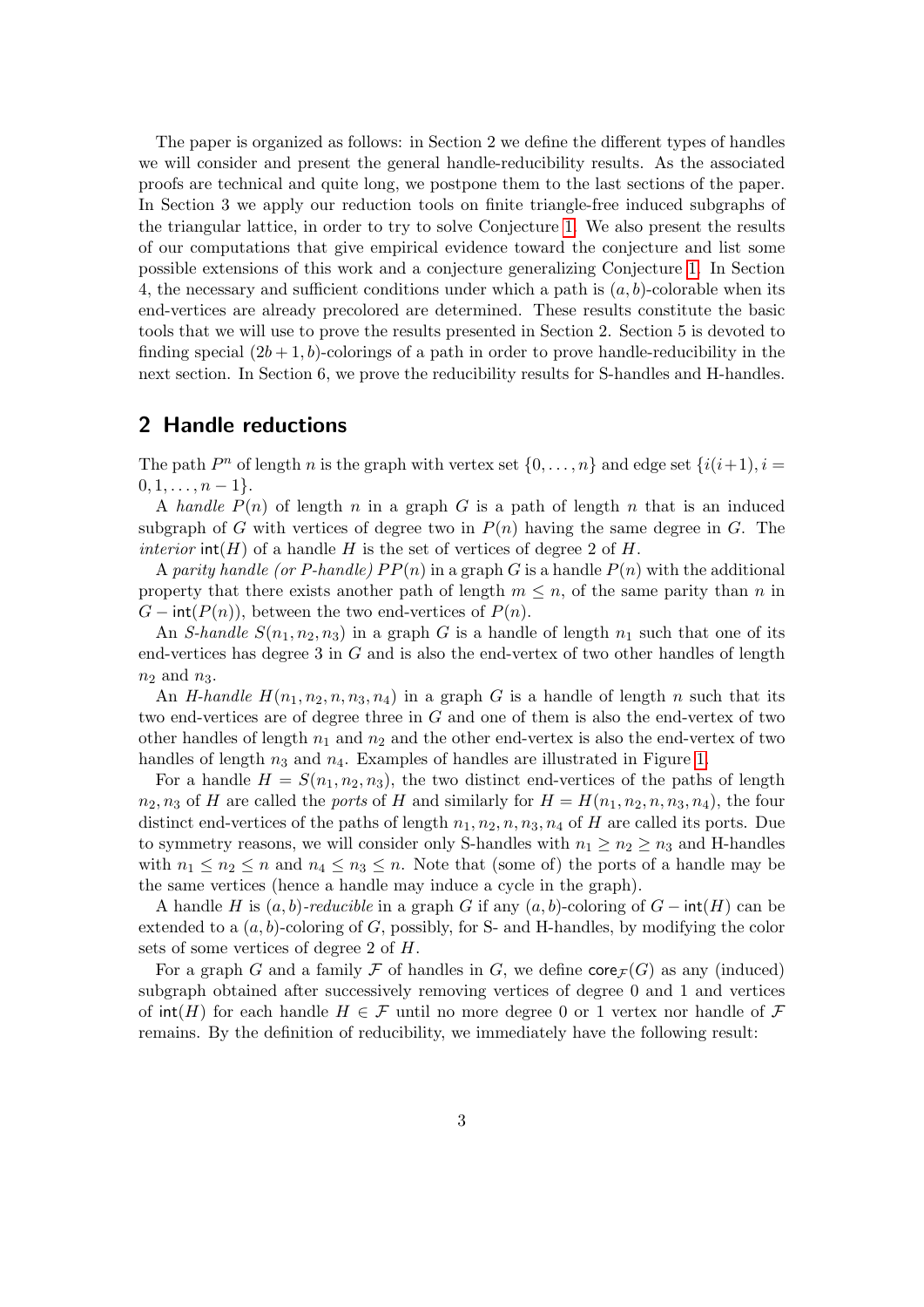

<span id="page-3-0"></span>Figure 1: Examples of handles in a graph, from left to right: handle, parity handle, S-handle and H-handle ( white vertices: end-vertices of the handle).

**Theorem 2.** For any graph G and any family F of  $(a, b)$ -reducible handles in G,

 $G(a, b)$ -colorable  $\Leftrightarrow$  core  $\tau(G)$   $(a, b)$ -colorable.

For any real x, let  $\mathsf{Even}(x)$  be the minimum even integer m such that  $m \geq x$ . We will prove the following reducibility results in the next Sections.

<span id="page-3-1"></span>**Theorem 3.** For any graph G and any integers b, e such that  $b \geq 2$  and  $e < b$ , any handle  $P(n)$  with  $n \geq$  Even $(2b/e)$  is  $(2b + e, b)$ -reducible in G and any parity handle  $PP(n)$  with  $n \geq 2$  is  $(2b + e, b)$ -reducible in G.

For two integer vectors  $\mathbf{v} = (v_1, v_2, \dots, v_k), \mathbf{v'} = (v'_1, v'_2, \dots, v'_k)$  of  $\mathbb{N}^k$  we consider the natural order:  $v \leq v'$  if and only if  $\forall i \in \{1, ..., k\}$ ,  $v_i \leq v'_i$ . Therefore, we will say that an S-handle  $S(n_1, n_2, n_3)$  is smaller than an S-handle  $S(n'_1, n'_2, n'_3)$  if  $(n'_1, n'_2, n'_3)$  $(n_1, n_2, n_3)$  and similarly for H-handles.

<span id="page-3-2"></span>**Theorem 4.** For any graph G and any integers b, e, k such that  $b \ge \max\{2, e + 1, k\}$ ,  $S(\text{Even}(2b/e) - 1, 2, 1)$  is a smallest  $(2b + e, b)$ -reducible S-handle and  $S(2b - k, k, k)$  is a smallest  $(2b + 1, b)$ -reducible S-handle in G.

<span id="page-3-3"></span>**Theorem 5.** For any graph G and any integers b, e such that  $b \geq 2$  and  $e < b$ ,  $H(1, 2, \text{Even}(2b/e) - 2, 2, 1)$  is a smallest  $(2b + e, b)$ -reducible H-handle and the following H-handles are smallest  $(2b + 1, b)$ -reducible H-handles in G:

- $H(2, 2, 2b-3, 2, 2), H(1, 2, 2b-3, 3, 2), H(1, 4, 2b-3, 2, 2);$
- $H(2,3,2b-4,3,2), H(2,2,2b-4,4,2), H(2,2,2b-4,3,3), H(1,2,2b-4,4,3),$  $H(1, 4, 2b - 4, 3, 3).$

Remark that we do not try to go below  $2b - 4$  for the third parameter of a H-handle since these results will be mainly used for the case  $(a, b) = (9, 4)$  in Section 3, and for these values we have  $2b - 4 = 4$ . Hence going below 4 will result in a H-handle with  $n \leq n_3$  (i.e., the handle is not 'centered' on the longest path). Nevertheless, similar results can be obtained for lower values of  $n$  (and greater values of  $b$ ).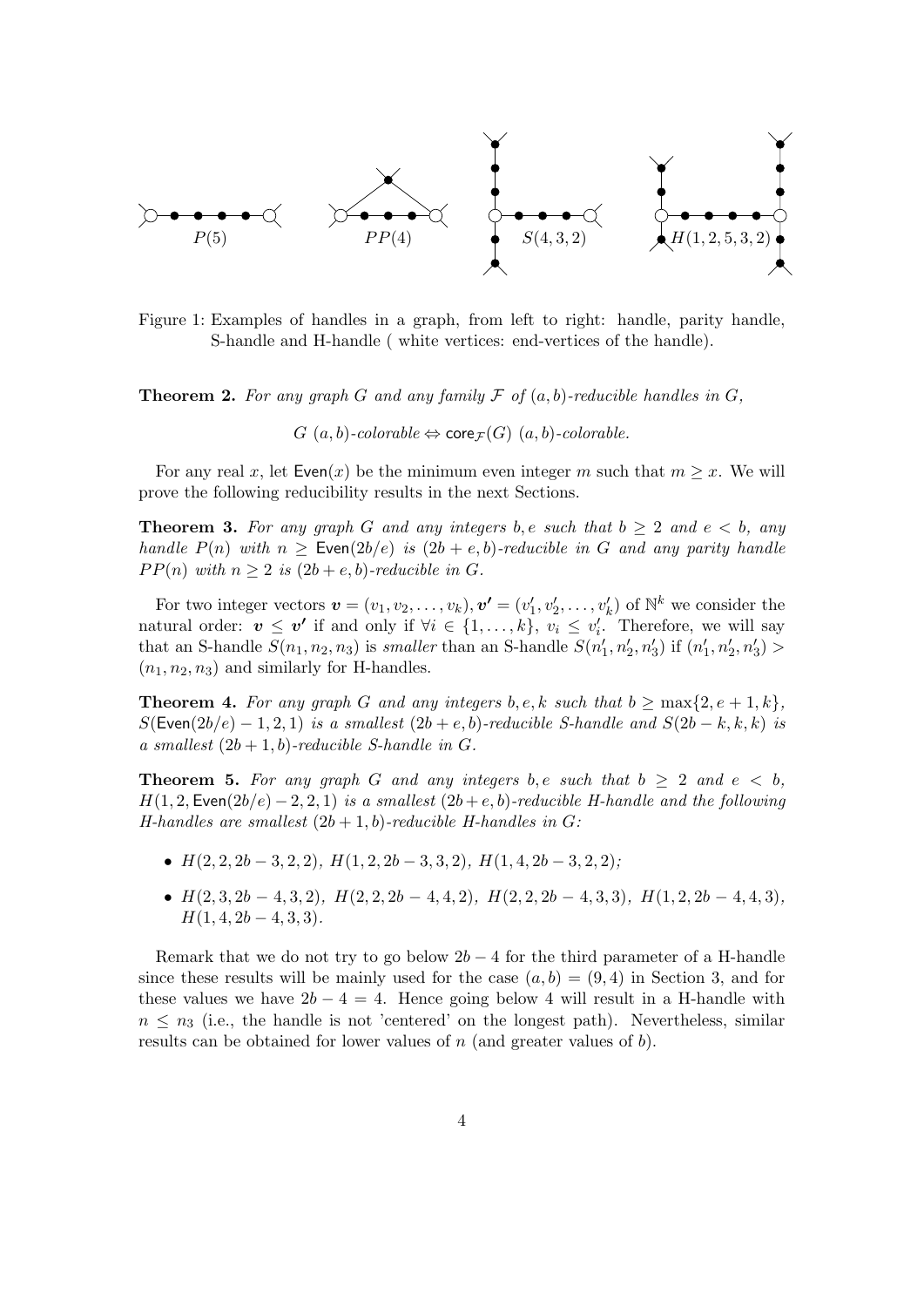It can be shown (but the proof is tedious) that for the above handles, the core is in fact unique, i.e., whatever the order of the reductions made, the process will end with the same graph.

**Theorem 6** (Unicity of the core). For any graph G and the family  $\mathcal F$  of all handles from Theorems [3,](#page-3-1) [4,](#page-3-2) [5](#page-3-3) for fixed  $b \geq 2$  and  $e < b$  in G, core  $\mathcal{F}(G)$  is unique.

The idea is to prove that if at some step of reducing the graph in order to obtain a core we have the choice of reducing at least two handles, then the order in which we do these reductions will not change the obtained core at the end. For instance, suppose that  $b = 3, e = 1$ , and G is a graph with two reducible handles H and H'. Then either H and  $H'$  are disjoint and hence the order in which we reduce them has no importance, or they share a common end-point. Suppose that  $H$  is a handle  $P(6)$  with end-vertices x and y and that the end-vertices of  $H'$  are y and z and that the other induced path starting from y in G is of length  $\ell \geq 1$ . Then if H' is reduced before H, the length of H will increase to  $6 + \ell$  and it will thus remain reducible by Theorem [3.](#page-3-1) The idea is similar if  $H$  is an S-handle or H-handle. For example, let us now suppose that  $H$ is handle  $H(1, 4, 2b - 4, 3, 3)$  and  $b \ge 4, e = 1$ . Then, depending on the subpath of H that is removed by removing the interior of  $H'$ , there will remain a handle  $P(2b)$  or  $S(2b-3,3,3)$  or  $S(2b-1,4,1)$ , each being reducible in G.

# 3 Multicoloring triangle-free induced subgraphs of the triangular lattice

A finite triangle-free induced subgraph of the triangular grid will be called a hexagonal graph.

In a similar way than the method used by Havet [\[4\]](#page-26-6), i.e., starting from a degree 3 vertex in a 'corner' of the graph and exploring the configurations around it for proving that a handle from  $\mathcal F$  is present, we can prove the following:

<span id="page-4-0"></span>Theorem 7. Let G be a hexagonal graph. For each of the following three families of handles we have  $\text{core}_{\mathcal{F}}(G) = \emptyset$ :

- 1.  $\mathcal{F} = \{P(2)\};$
- 2.  $\mathcal{F} = \{P(4), PP(3)\};$
- 3.  $\mathcal{F} = \{P(6), PP(3), PP(4), PP(5), S(5, 2, 1), H(1, 2, 4, 2, 1)\}.$

*Proof.* (Sketch of) Let G be a hexagonal graph.

Since G is finite, it is easy to observe that G contains a handle  $P(2)$  and hence  $\mathsf{core}_{\{P(2)\}}(G)=\emptyset.$ 

We now prove that  $\mathsf{core}_{\{P(4),PP(3)\}}(G) = \emptyset$ . Let us call a vertex of degree 3 in G a node. If G has no nodes, then  $G$  is a union of cycles of length at least 6, hence it contains a handle  $P(4)$ . Now, assume that G has at least one node. As explained in [\[4,](#page-26-6) [1\]](#page-25-1), G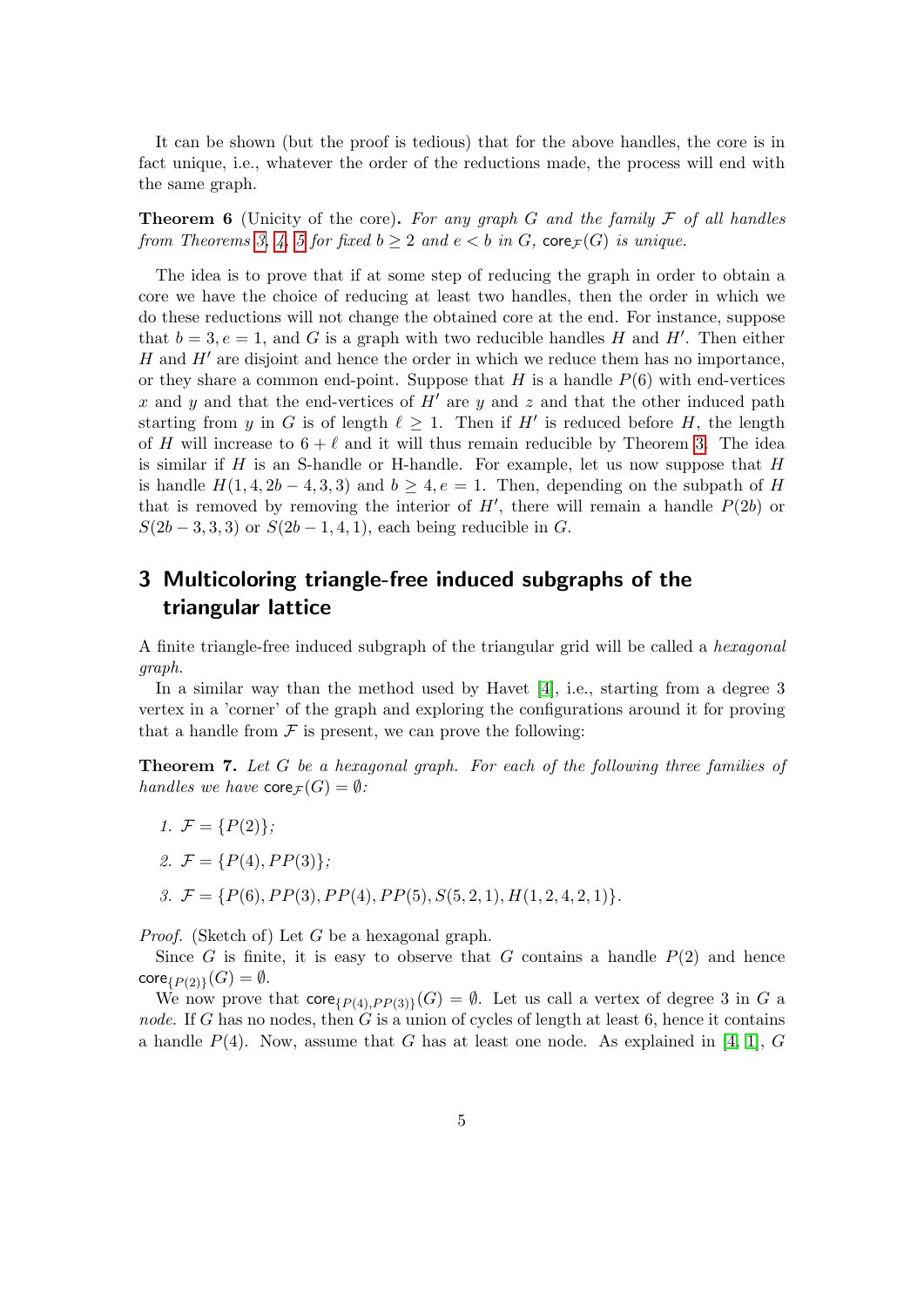can be embedded in the plane in such a way that edges leaving each vertex are only in at most three of the six following directions: left  $(L)$ , right  $(R)$ , up-left  $(UL)$ , up-right (UR), down-left (DL), down-right (DR). According to this, there are two kinds of nodes: left nodes (with L-edge, UR-edge and DR-edge) and right nodes with (R-, UL- and DLedges). The idea is to look at a node  $x$  the most on the left among those the most on the top. We can assume w.l.o.g. that x is a left node (see [\[4,](#page-26-6) [1\]](#page-25-1) for details). For a node v and a direction D among L,R,UL,UR,DL,DR, let us call the D-path from v the induced path ending on a node  $y$  and with vertices of degree two starting by the  $D$ -edge from v. Consider the UR-path  $P$  from x. If  $P$  has length at least 4 then we are done. Otherwise, since the first edge of  $P$  is a UR-edge and  $x$  is the node the most on the top, the only remaining possibility is that of  $P$  having length 3. In this case, we have an induced hexagon and hence a parity handle  $PP(3)$  of length 3.

For the case  $\mathcal{F} = \{P(6), PP(3), PP(4), PP(5), S(5, 2, 1), H(1, 2, 4, 2, 1)\}\,$ , we proceed similarly as for the previous case, with  $x, y$  and  $P$  being defined accordingly and  $y$  being the end-vertex of  $P$  other than  $x$ . If  $P$  has length at least 6 then we have a handle  $P(6)$ . Otherwise if P has length 5, then we have either a handle  $S(5, 2, 1)$  if one of the neighbors of x or y outside  $P$  has degree two or a parity handle (there are seven possible configurations, see [\[3\]](#page-26-9)). If P has length 4 then either we have a handle  $H(1, 2, 4, 2, 1)$  or the two neighbors of y outside P are also nodes and we have a parity handle  $PP(4)$  (see Figure [2](#page-5-0) for the three possible configurations). If  $P$  has length 3, as for the previous case, we have a parity handle  $PP(3)$ .  $\Box$ 



<span id="page-5-0"></span>Figure 2: Three types of parity handles  $PP(4)$  between nodes x and y in a hexagonal graph.

This theorem along with Theorems [3,](#page-3-1) [4,](#page-3-2) [5](#page-3-3) allow to prove the known results [\[4\]](#page-26-6) for  $(a, b)$ -colorability of hexagonal graphs for  $b = 1, 2$  and 3 in a unified way:

**Corollary 8.** Any hexagonal graph is  $(3, 1)$ -colorable,  $(5, 2)$ -colorable and  $(7, 3)$ -colorable.

For  $a = 9$  and  $b = 4$ , the above results allow to prove simply the result of Witkowski and Žerovnik  $[13]$ , where a corner is a vertex of degree 2 or 3 adjacent to at least two vertices of non opposite directions:

Proposition 9. Any hexagonal graph without adjacent corners is  $(9, 4)$ -colorable.

*Proof.* Let G be a hexagonal graph without adjacent corners. We use the same notation as for the proof of Theorem [7.](#page-4-0)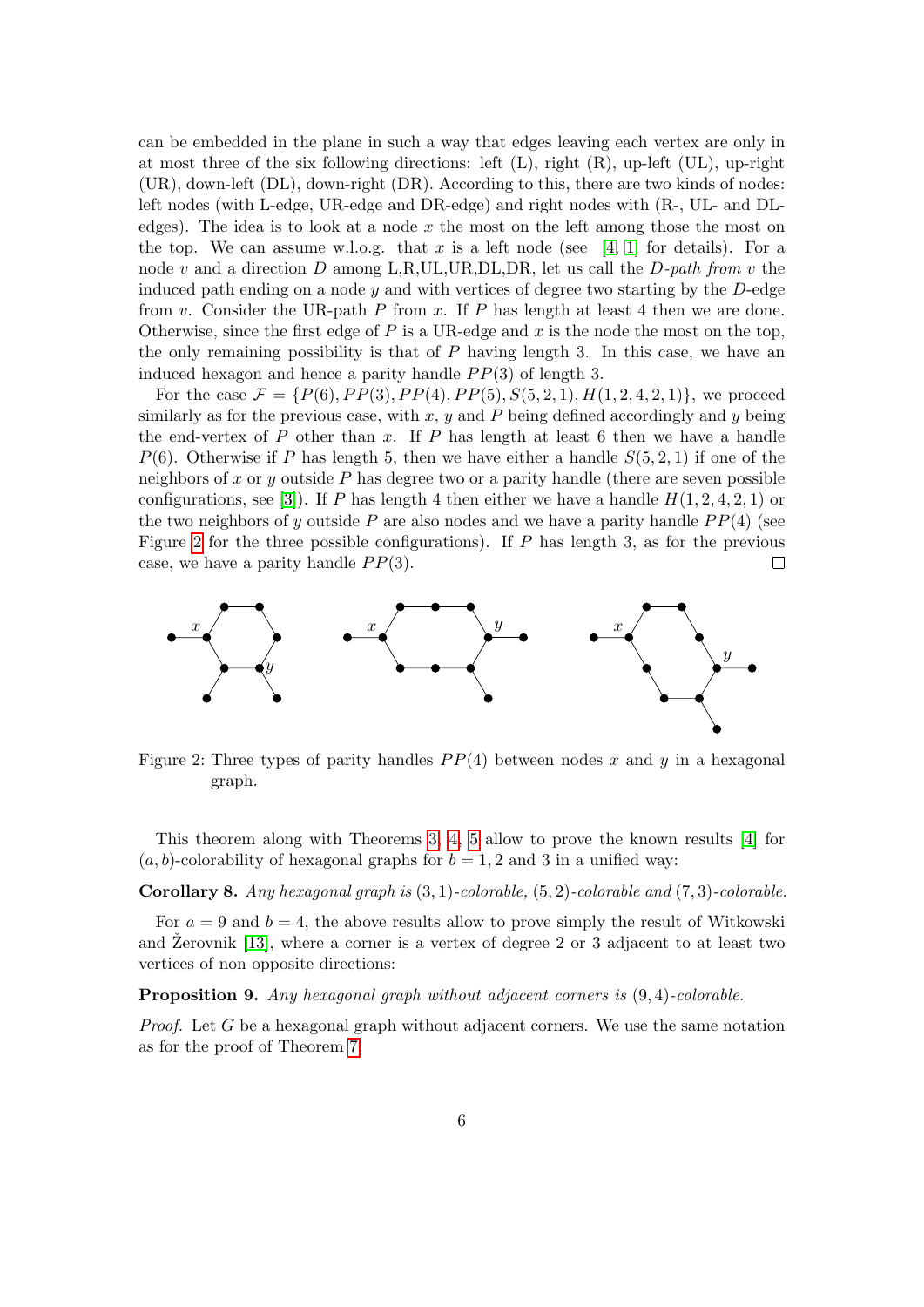Assume that  $G$  has at least one node. By Theorem [4,](#page-3-2) it suffices to prove that  $G$ contains an S-handle  $S(6, 2, 2)$ . Let x be a node the most on the left among those the most on the top. We assume w.l.o.g. that x is a left node. As  $G$  has no adjacent corners (hence no adjacent nodes), the L-path and DR-path from  $x$  both have length at least 2. Now we show that the UR-path  $P$  from  $x$  has length at least 6. By the non-adjacent corner hypothesis, P consists of at least two UR-edges, followed by at least two R-edges. Then, since x is the node the most on the top, we have to continue in  $P$ with at least two DR-edges in order to reach a node with an ordinate value equal to the one of x. Consequently, the three paths emanating from  $v$  together form (at least) a handle  $S(6, 2, 2)$ .  $\Box$ 

For any hexagonal graph  $G$ , consider the following set of handles:  $\mathcal{F}_{9,4} = \mathcal{P} \cup \mathcal{S} \cup \mathcal{H}$ , with  $\mathcal{P} = \{P(8), PP(3), PP(4), PP(5), PP(6), PP(7)\},\$  $S = \{S(7, 2, 1), S(6, 2, 2), S(5, 3, 3), S(4, 4, 4)\}\$ , and  $\mathcal{H} = \{H(1, 2, 6, 2, 1), H(1, 2, 5, 3, 2), H(1, 4, 5, 2, 2), H(2, 2, 5, 2, 2), H(2, 2, 4, 4, 2), H(2, 2, 4, 3, 3),\}$  $H(1, 2, 4, 4, 3), H(2, 3, 4, 3, 2), H(1, 4, 4, 3, 3)\}.$ 

Note that, by Theorems [3,](#page-3-1) [4,](#page-3-2) [5,](#page-3-3) the handles of  $\mathcal{F}_{9,4}$  are all  $(9,4)$ -reducible. Moreover, all the handles of  $\mathcal{F}_{9,4}$  are necessary since we have examples of hexagonal graphs for which the core is not empty if we remove one of the handles from  $\mathcal{F}_{9,4}$ . Figure [3](#page-6-0) shows three examples of hexagonal graphs that only possess handles from  $H$  (the graph on the left contains only handles  $H(2, 4, 4, 4, 2)$  (hence also  $H(2, 2, 4, 4, 2)$ ), the one on the center only handles  $H(1, 2, 6, 2, 1)$  and the one on the right only handles  $H(2, 2, 4, 4, 2)$ .



<span id="page-6-0"></span>Figure 3: Three hexagonal graphs that only have (9, 4)-reducible H-handles.

### 3.1 More (9, 4)-reducible handles

In order to (try to) prove Conjecture [1,](#page-1-0) we found a set of thirteen (more sophisticated) (9, 4)-reducible configurations that we denote by  $\mathcal{F}'_{9,4}$ . The elements of  $\mathcal{F}'_{9,4}$  are presented in Figure [4.](#page-8-0) These configurations are in fact H-handles with some additional constraints (other paths of prescribed length between some ports).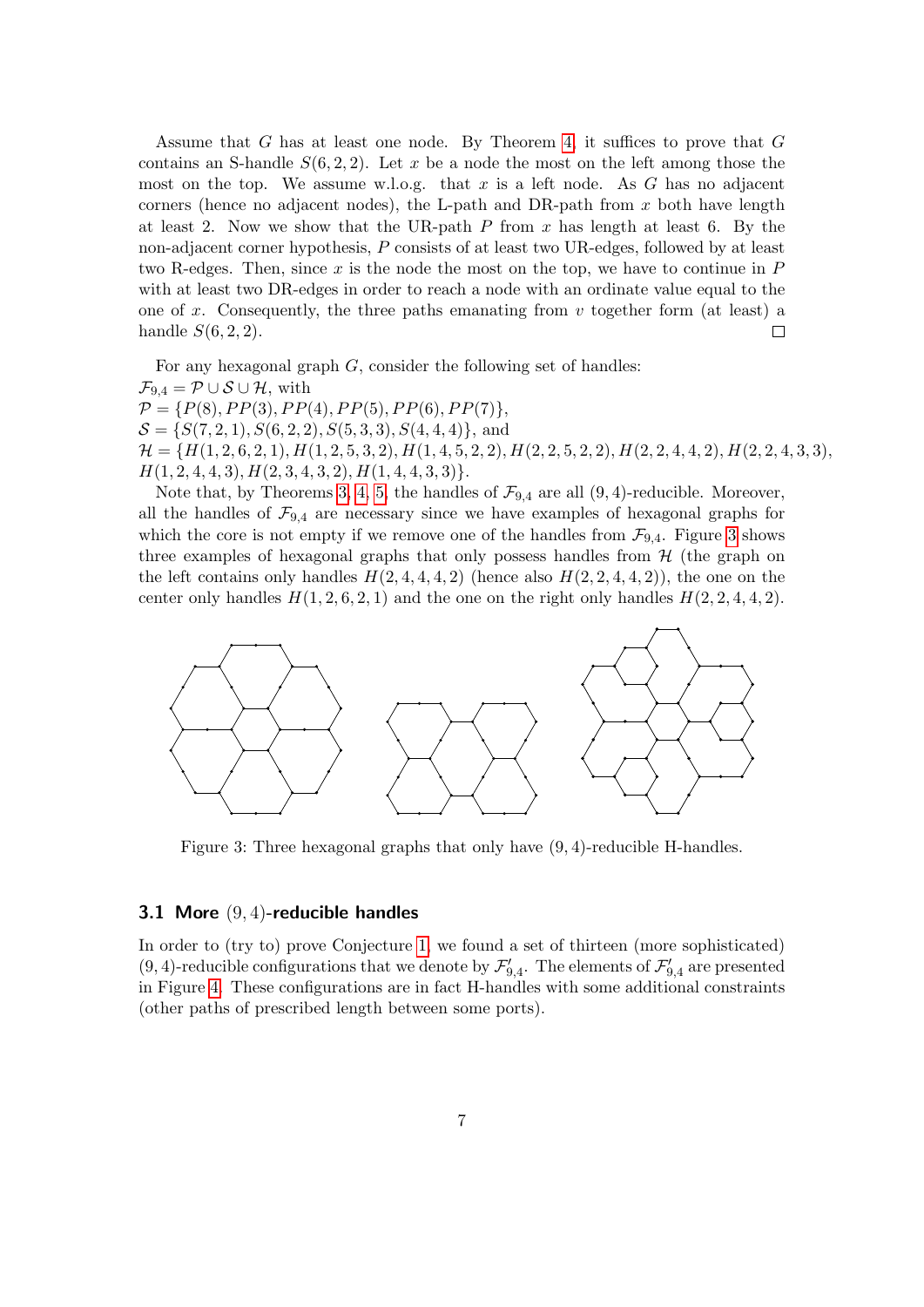**Proposition 10.** For any graph G, every handle from  $\mathcal{F}'_{9,4}$  from Figure [4](#page-8-0) is  $(9,4)$ reducible in G.

*Proof.* We only prove that the handle depicted on the top left of Figure [4](#page-8-0) is  $(9, 4)$ reducible. The result for the other configurations can be proved similarly, whereas some configurations require a deeper (and tedious) case analysis. They have all been tested by computer.

Let G be a graph containing this configuration, i.e., a handle  $H = H(2, 2, 4, 2, 2)$  with the additional constraints  $d_G(v_1, v_2) = 2$  and  $d_G(v_3, v_4) = 2$ , where  $h_0$  and  $h_4$  are the end-vertices of the handle and  $v_1, v_2$  are the extremities of the paths of length 2 from  $h_0$ and  $v_3, v_4$  are the extremities of the paths of length 2 from  $h_4$ , see Section 6. Let  $\varphi$  be a (9, 4)-coloring of  $G$  – int(H). By the additional conditions, we have  $|\varphi(v_1) \cap \varphi(v_2)| \geq 3$ and  $|\varphi(v_3) \cap \varphi(v_4)| \geq 3$ . Hence there exist X and Y such that  $|X \cap \varphi(v_1) \cap \varphi(v_2)| = 3$ and  $|Y \cap \varphi(v_3) \cap \varphi(v_4)| = 3$ . If  $|X \cap Y| < 2$ , then choose any  $x \in Y - X$  and any  $y \in X - Y$  else choose any  $x \in \{1, \ldots, a\} - X$  and any  $y \in \{1, \ldots, a\} - Y$ . Then, we have  $|(X \cup \{x\}) \cap (Y \cup \{y\})| \geq 2$ , hence, by Theorem [19,](#page-13-0) the coloring  $\varphi$  can be extended to G by setting  $\varphi(h_0) = X \cup \{x\}$  and  $\varphi(h_4) = Y \cup \{y\}.$  $\Box$ 

With these new reductions, we can state the following equivalent form of Conjecture [1:](#page-1-0)

**Conjecture 11.** For every hexagonal graph G,  $\text{core}_{\mathcal{F}_{9,4} \cup \mathcal{F}'_{9,4}}(G)$  is  $(9,4)$ -colorable.

#### 3.2 Computations

We have performed computational experiments for testing the reduction tools defined in the previous section on hexagonal graphs for finding a  $(9, 4)$ -coloring. The algorithms were coded in C++ and ran on a Intel Xeon CPU at 2.67 GHz. The computations are grouped into two sets: in the first one,  $\text{core}_{\mathcal{F}_{9,4}}$  is computed for randomly generated hexagonal graphs while in the second one we compute  $\text{core}_{\mathcal{F}_{9,4}\cup\mathcal{F}_{9,4}'}$  on 'hard' instances of hexagonal graphs containing many induced 9-cycles.

#### Experiment 1: basic reduction

**Graph generation:** The graphs are generated randomly on a grid of size  $\ell \times h$  by choosing randomly the coordinates of a point and testing if the corresponding vertex can be added to the graph without creating a triangle (repeated  $10\ell h$  times). In order to obtain the 'harder' instances of random hexagonal graphs, we then do a final pass in which we consider the points of the grid in sequence and test if they can be added to the graph. Hence the graphs obtained are maximal triangle-free subgraphs of the triangular lattice, i.e., no point in the area can be added without creating a triangle.

**Reduction algorithm:** it consists in testing, for each vertex x in sequence, if x is the end-vertex of a handle from  $\mathcal{F}_{9,4}$ .

The results are reported in Table [1](#page-9-0) in which the first column indicates the grid size, the second column reports the number of graphs generated and tested, the third column indicates the mean density, i.e., the mean ratio of degree-3 vertices, the fourth one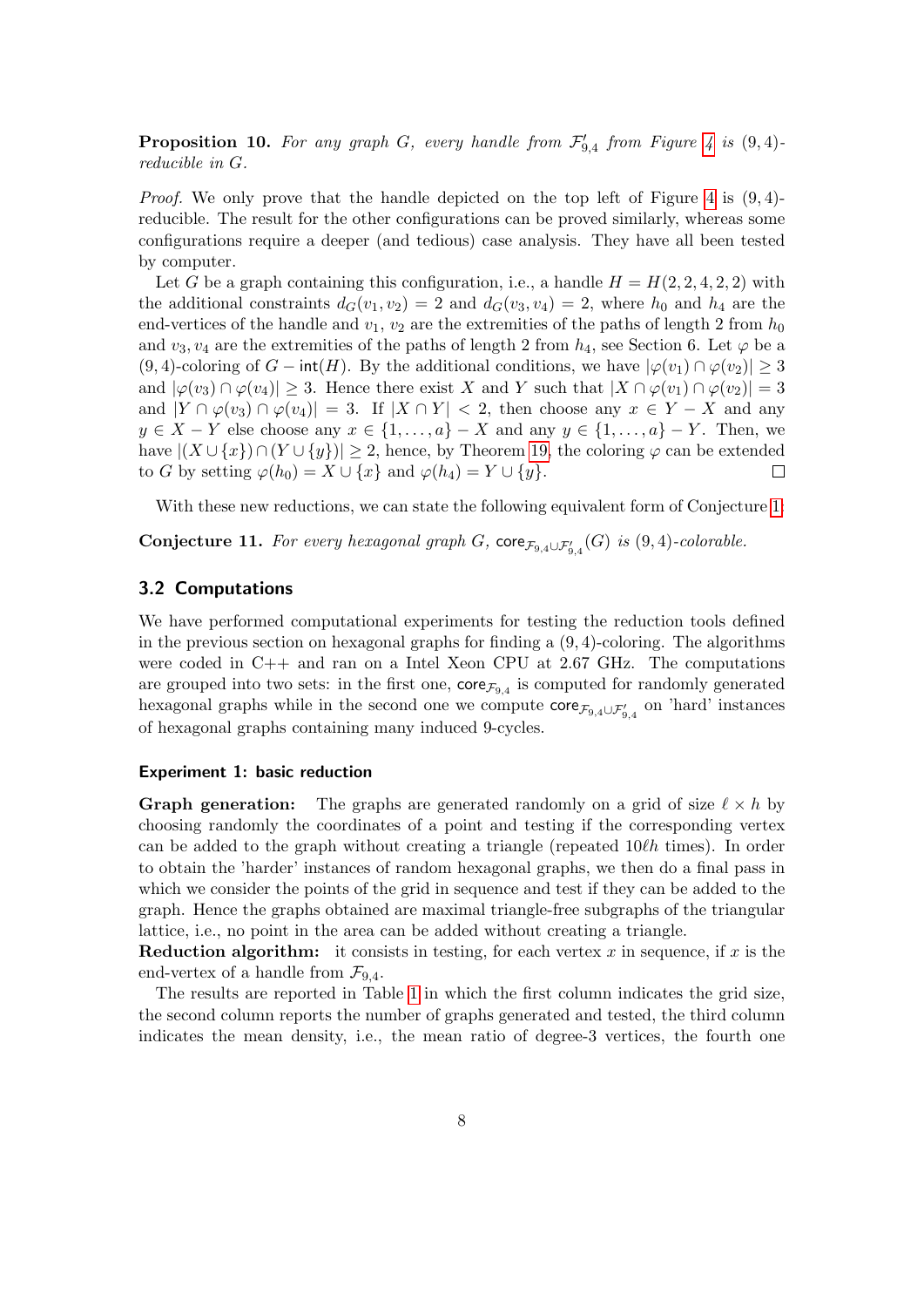

<span id="page-8-0"></span>Figure 4:  $\mathcal{F}'_{9,4}$ : a new set of  $(9,4)$ -reducible H-handles (numbers: path lengths; plain lines: induced paths with degree 2 interior vertices; dashed lines: induced paths with possibly vertices of degree greater than two).

indicates mean order of the graphs tested, the fifth one reports the ratio of graphs that require at least a H-handle reduction. Column 6 gives the time needed to test all the graphs and column 7 reports the number of graphs for which the core is not empty.

Our computations show that on thousand millions of graphs on grid sizes ranging from  $10 \times 10$  to  $1500 \times 1500$ , every graph has been reduced completely, i.e., its core is empty. Moreover, the ratio of hexagonal graphs that cannot be reduced completely without using H-handles is quite small (although this ratio grows with the order of the graph, see column 5 of Table [1\)](#page-9-0). However, as our intuition tells us that hexagonal graphs with many 9-cycles will be harder to reduce, we find a way to generate semi-random hexagonal graphs with many 9-cycles by using the flower graph depicted on the left of Figure [3,](#page-6-0) as explained in the following experiment.

## Experiment 2: extended reduction

**Graph generation**  $G_{p,d}$ : the grid size is fixed to  $50 \times 50$  and the graphs are generated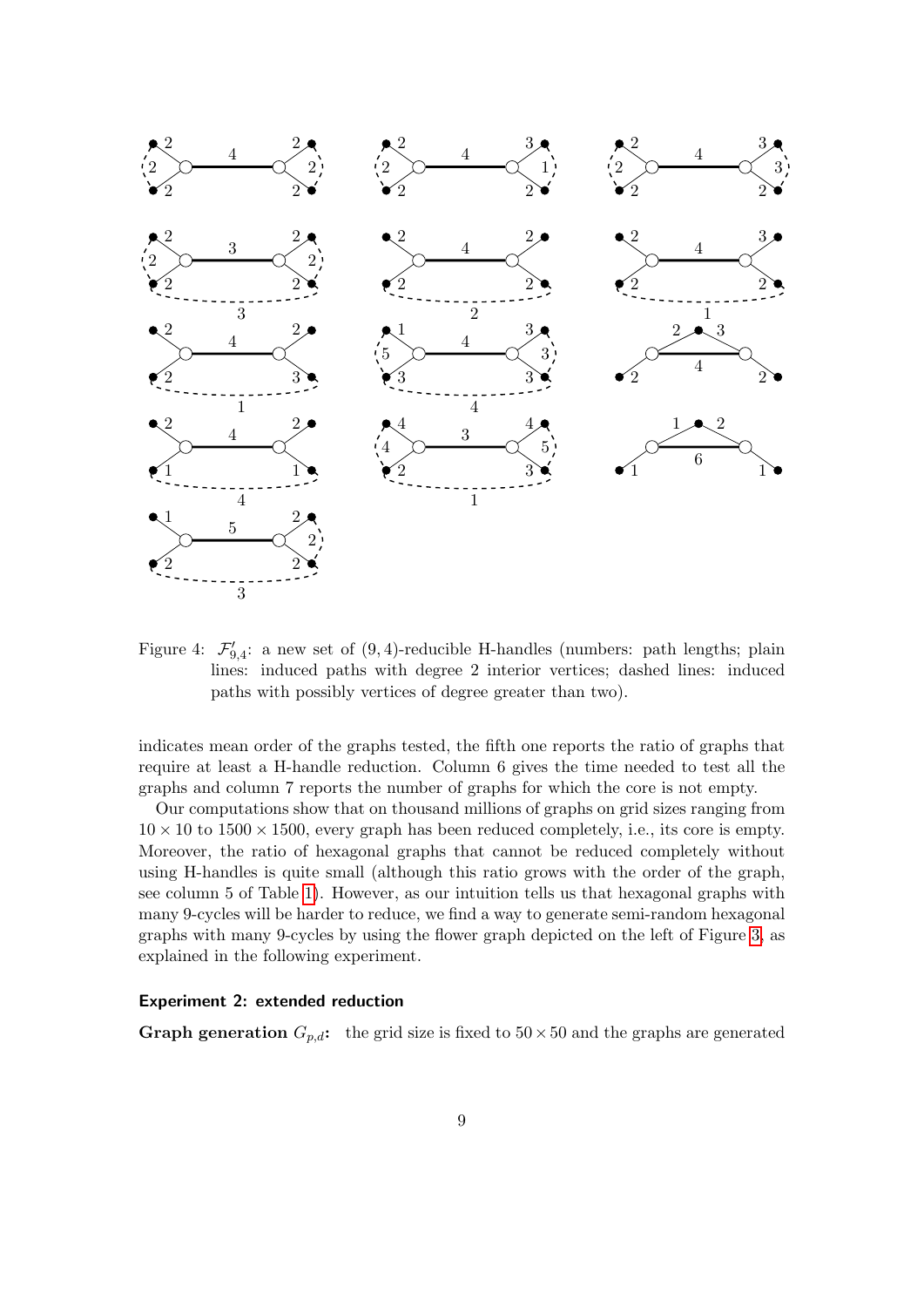| Grid size          | of<br>number  | mean    | mean    | H-ratio    | computation | of<br>number                                     |  |
|--------------------|---------------|---------|---------|------------|-------------|--------------------------------------------------|--|
| $\ell \times \ell$ | graphs tested | density | order   | (per 1000) | time $(s)$  | graphs with                                      |  |
|                    |               |         |         |            |             | $\text{core}_{\mathcal{F}_{9,4}} \neq \emptyset$ |  |
| 10                 | 10000000      | 20      | 35      | $\Omega$   | 732         | $\overline{0}$                                   |  |
| 12                 | 10000000      | 23      | 56      | 0.0006     | 1020        | $\Omega$                                         |  |
| 16                 | 10000000      | 27      | 108     | 0.0016     | 2000        | $\overline{0}$                                   |  |
| 20                 | 10000000      | 29      | 176     | 0.0062     | 3030        | $\overline{0}$                                   |  |
| 30                 | 10000000      | 32      | 416     | 0.0335     | 7296        | $\theta$                                         |  |
| 50                 | 1000000       | 34      | 1193    | 0.184      | 22140       | $\overline{0}$                                   |  |
| 100                | 1000000       | 36      | 4868    | 1.118      | 9792        | $\overline{0}$                                   |  |
| 200                | 100000        | 36      | 19639   | 5.12       | 4278        | $\theta$                                         |  |
| 500                | 20000         | 37      | 123345  | 36.65      | 6036        | $\theta$                                         |  |
| 1000               | 1000          | 37      | 494129  | 142        | 1329        | $\overline{0}$                                   |  |
| 1500               | 1000          | 37      | 1112383 | 283        | 3243        | $\theta$                                         |  |

<span id="page-9-0"></span>Table 1: Summary of the computations on random hexagonal graphs.

by first putting  $p$  flower graphs isomorphic to the graph depicted on the left of Figure [3,](#page-6-0) centered on the nodes of a regular  $p$ -gon of side  $d$  and then by completing randomly in order to obtain a maximal induced triangle-free subgraph of the triangular grid, as described in Experiment 1. For instance  $G_{4,12}$  is a graph obtain by putting 4 flowers at positions (10, 10),(10, 22),(22, 10),(22, 22).

**Reduction algorithm:** it consists in testing, for each vertex  $x$  in sequence, if  $x$  is the end-vertex of a handle from  $\mathcal{F}_{9,4}$  or  $\mathcal{F}'_{9,4}$ .

| distance d                                  |     |     |                    |                  |                                                                                  |  |                              |              |
|---------------------------------------------|-----|-----|--------------------|------------------|----------------------------------------------------------------------------------|--|------------------------------|--------------|
|                                             | 100 | 100 | $\mid$ 0.08 $\mid$ | $\mid 0.59 \mid$ | $\begin{array}{ c c c c c c c c } \hline 0.31 & 0.18 & 0.089 \hline \end{array}$ |  |                              | $^{+}$ 0.004 |
| $\mathcal{F}_{9,4} \cup \mathcal{F}_{9,4}'$ | 100 | 100 |                    |                  | $\mid$ 0.14 $\mid$ 0.013 $\mid$ 0.013 $\mid$ 0.002 $\mid$ 0.003 $\mid$           |  | $\mid 0.002 \mid 0.002 \mid$ |              |

<span id="page-9-1"></span>Table 2: Percentage of irreducible configurations of graphs  $G_{4,d}$  depending on the distance d between flowers.

Experiments have been conducted with these new reducible configurations These computations show that a very large proportion of the graphs  $G_{p,d}$  can be reduced completely with handles from  $\mathcal{F}_{9,4} \cup \mathcal{F}_{9,4}'$ . However there remain some configurations that are not reducible with these handles. Table [2](#page-9-1) presents the percentage of graphs  $G_{4,d}$  for which the core is not empty, depending on the distance d between flowers and Figure [5](#page-10-0) presents two such examples. Notice that for distance  $d = 8$  or 9, no graph is reducible since the graph on the right side of Figure [5](#page-10-0) is always present.

## 3.3 Possible Extensions

Even if we were not able to completely solve Conjecture [1,](#page-1-0) we believe it is possible to find new  $(9, 4)$ -reducible configurations in hexagonal graphs that can lead to a proof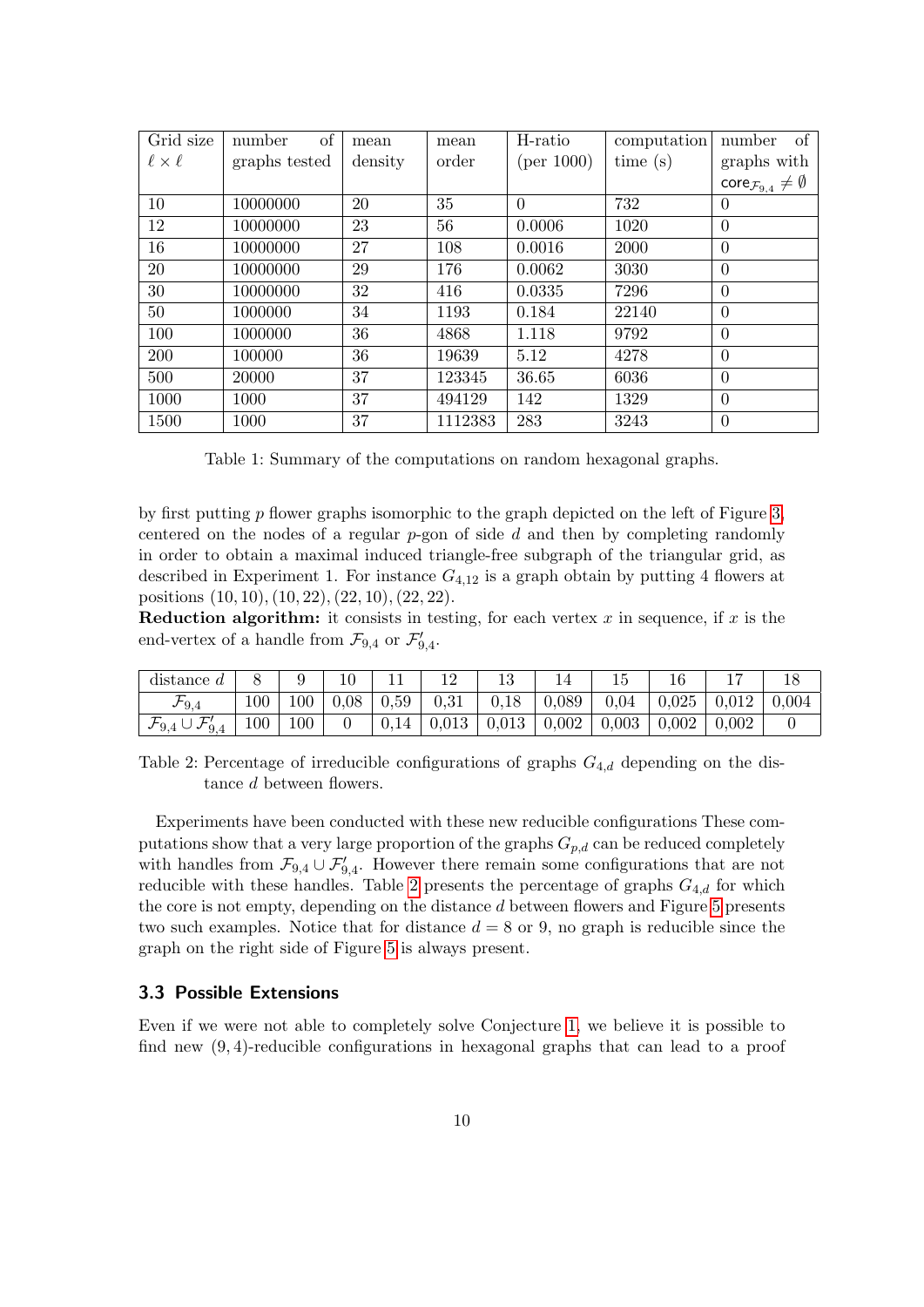

<span id="page-10-0"></span>Figure 5: Two hexagonal graphs that do not contain any handle from  $\mathcal{F}_{9,4} \cup \mathcal{F}_{9,4}'$ .

of the conjecture in a similar way as for proving such graphs are (7, 3)-colorable, i.e., showing that in any hexagonal graph, there always exists one of these  $(9, 4)$ -reducible configurations somewhere in the periphery of the graph. Such extended configuration can take the form of a a H-handle with paths on each of its four extremities. The help of a computer then become precious since the number of cases to consider to prove reducibility will increase.

Another possible direction is to restrict to subclasses of hexagonal graphs, for instance we can ask: is any hexagonal graph with odd-girth  $11 (9, 4)$ -colorable? or even  $(11, 5)$ colorable? We thus propose the following conjecture that generalizes Conjecture [1:](#page-1-0)

**Conjecture 12.** For any  $k \geq 1$ , any hexagonal graph G of odd-girth at least  $2k + 1$  is  $(2k+1, k)$ -colorable.

The conjecture is true for  $k \leq 3$  and for  $k = 4$  for hexagonal graphs G such that  $\mathsf{core}_{\mathcal{F}_{9,4}\cup\mathcal{F}_{9,4}'}(G) = \emptyset$  and more generally for hexagonal graphs G such that there exists a family F for which  $\text{core}_{\mathcal{F}}(G) = \emptyset$ .

The three-dimensional generalization (called cannonball graph [\[10\]](#page-26-10)) seems also interesting. One question could be: is it true that any triangle-free subgraph of the 3D triangular grid is (5, 2)-colorable?

# 4 Path multicoloring

In this section we present general results about  $(a, b)$ -colorings of a path with precolored end-vertices. As a corollary, we will obtain Theorem [3.](#page-3-1)

Recall that  $a, b, e$  are three integers such that  $a = 2b + e$ . We say that X is a good set if  $|X| = b$  and  $X \subset \{1, ..., a\}.$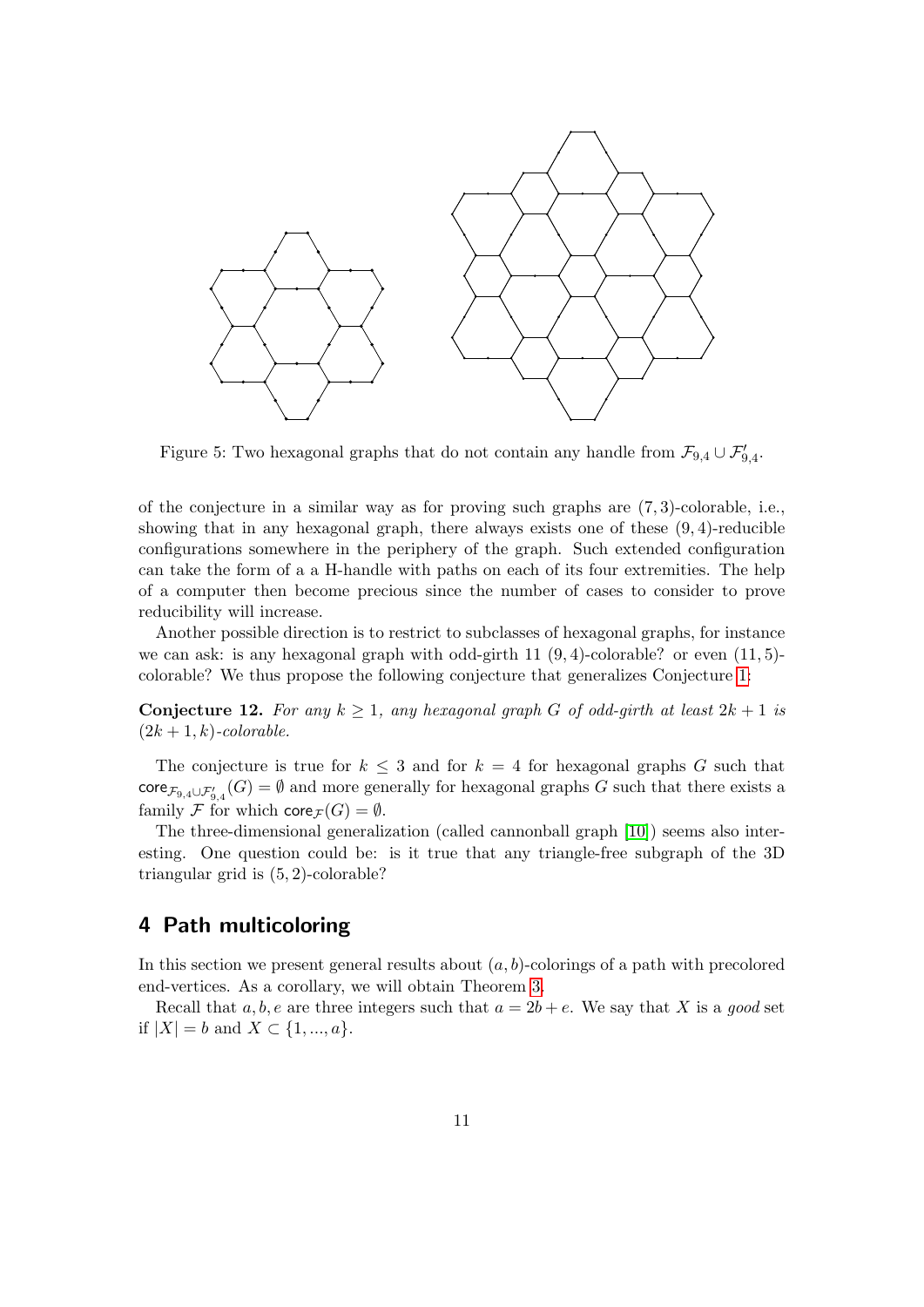**Definition 13.** Let  $X, Y$  be good sets and k be an integer. The sets  $X$  and  $Y$  are said to be  $k$ -compatible if :

$$
|X \cap Y| \ge b - e\frac{k}{2}, \text{ if } k \text{ is even};
$$
  

$$
|X \cap Y| \le e\frac{k-1}{2}, \text{ if } k \text{ is odd}.
$$

Moreover, if the above two inequalities are equalities, we say that  $X$  and  $Y$  are k-exactlycompatible.

The following result is already proven in [\[5,](#page-26-1) Lemma 4] in a different way.

<span id="page-11-0"></span>**Theorem 14.** For any integer  $n \geq 0$ , if  $\varphi$  is a  $(a, b)$ -coloring of the path  $P^n$ , then  $\varphi(0)$ and  $\varphi(n)$  are n-compatible.

*Proof.* Let  $\varphi$  be a  $(a, b)$ -coloring of the path  $P^n$ . The assertion trivially holds for  $n = 0$ . If  $n = 1$  then since  $v_0$  and  $v_1$  are neighbors, we have  $\varphi(0) \cap \varphi(1) = \emptyset$  then  $|\varphi(0) \cap \varphi(1)| =$  $0 \leq 0$ . If  $n = 2$  then we have  $\varphi(0) \cap \varphi(1) = \varphi(1) \cap \varphi(2) = \emptyset$ , so  $b + e = a - b =$  $|\{1, ..., a\} \setminus \varphi(1)| \geq |\varphi(0) \cup \varphi(2)| = 2b - |\varphi(0) \cap \varphi(2)|$ , then  $|\varphi(0) \cap \varphi(2)| \geq b - e$ .

Assume that the property is true for  $n \geq 2$  even. Let  $\varphi$  be a  $(a, b)$ -coloring of  $P^{n+2}$ , then  $\varphi(0)$  and  $\varphi(n)$  are *n*-compatible, i.e.  $|\varphi(0) \cap \varphi(n)| \geq b - e^{\frac{n}{2}}$  $\frac{n}{2}$  and  $\varphi(n)$  and  $\varphi(n+2)$  are 2-compatible, i.e.,  $|\varphi(n) \cap \varphi(n+2)| \ge b - e$ . So  $|\varphi(0) \cap \varphi(n+2)| \ge |\varphi(0) \cap \varphi(n) \cap \varphi(n+2)| \ge$  $|\varphi(0) \cap \varphi(n)| - |(\varphi(0) \cap \varphi(n)) \setminus \varphi(n+2)| \ge (b - e^{\frac{n}{2}})$  $(\frac{n}{2}) - e = b - e^{\frac{n+2}{2}}$  $\frac{+2}{2}$ .

Assume now that the property is true for  $n \geq 1$  odd. Let  $\varphi$  be a  $(a, b)$ -coloring of  $P^{n+2}$ , then since  $\varphi(0), \varphi(n)$  are *n*-compatible and  $\varphi(n), \varphi(n+2)$  are 2-compatible, we have  $|\varphi(0) \cap \varphi(n)| \leq e^{\frac{n-1}{2}}$  $\frac{-1}{2}$ , and  $|\varphi(n) \cap \varphi(n+2)| \ge b - e$ . So  $|\varphi(0) \cap \varphi(n+2)| =$  $|\varphi(0) \cap \varphi(n) \cap \varphi(n+2)| + |(\varphi(0) \cap \varphi(n+2)) \setminus \varphi(n)| \leq |\varphi(0) \cap \varphi(n)| + |\varphi(n+2) \setminus \varphi(n)| \leq$  $e^{\frac{n-1}{2}}+e \leq e^{\frac{(n+2)-1}{2}}$  $\frac{2j-1}{2}$ .  $\Box$ 

For any two good sets  $C_0, C_n$ , we define the canonical decomposition of subsets:

$$
C(1) = C_0 \cap C_n , C(2) = C_0 - C_n , C(3) = C_n - C_0 , C(4) = \{1, ..., a\} - C_0 - C_n.
$$

For an  $(a, b)$ -coloring  $\varphi$  of the path  $P^n$ , we define  $\forall j \in \{1, 2, 3, 4\}$  and  $\forall k \in \{0, ..., n\}$ :

$$
c(j,k) = |\varphi(k) \cap C(j)|,
$$

$$
c(k) = (c(1, k), c(2, k), c(3, k), c(4, k)).
$$

Therefore  $\forall j \in \{1, 2, 3, 4\}$  and  $\forall k \in \{0, ..., n-1\}$ , we have the property:

$$
c(j,k) + c(j,k+1) \le |C(j)|.
$$

<span id="page-11-1"></span>**Proposition 15.** If  $\varphi$  is a  $(a, b)$ -coloring of the path  $P^n$  such that  $n = 2m$  is an even integer and  $b \ge \epsilon m$  and  $\varphi(0)$  and  $\varphi(n)$  are n-exactly-compatible, then  $\forall k \in \{0, ..., n\}$ :

$$
c(k) = \begin{cases} (b - em, e(m - s), es, 0), & \text{if } k = 2s \text{ is even;} \\ (0, es, e(m - s - 1), b - e(m - 1)), & \text{if } k = 2s + 1 \text{ is odd.} \end{cases}
$$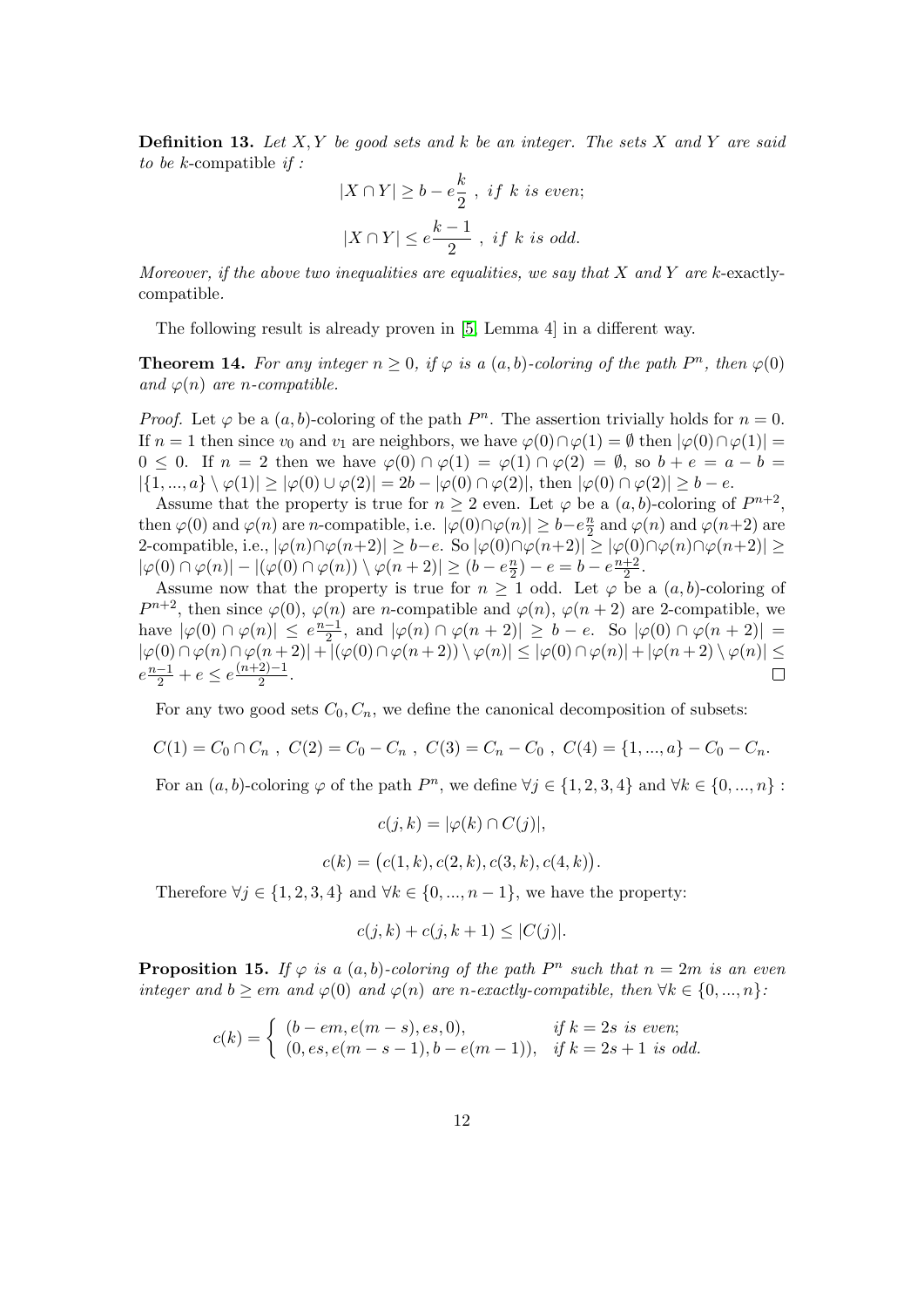*Proof.* Let  $n = 2m$  be an even integer such that  $b \geq em$  and let  $C_0, C_n$  be two n-exactlycompatible good sets. Then we have by construction  $|C(1)| = b - em$ ,  $|C(2)| = |C(3)| =$ em, and  $|C(4)| = a - |C(1)| - |C(2)| - |C(3)| = b - e(m - 1).$ 

If  $\varphi$  is a  $(a, b)$ -coloring of the path  $P^n$  such that  $\varphi(0) = C_0$  and  $\varphi(n) = C_n$ , then  $\forall k \in \{0, ..., n\}$ :

- If  $k = 2s$  is even, then by Theorem [14,](#page-11-0)  $\varphi(k)$  and  $\varphi(n)$  are  $(n k)$ -compatible and thus  $|\varphi(k) \cap \varphi(n)| \geq b - e^{\frac{n-k}{2}} = b - e(m-s); \varphi(k)$  and  $\varphi(0)$  are k-compatible and thus  $|\varphi(k) \cap \varphi(0)| \ge b - e\frac{k}{2} = b - es$ . So  $|\varphi(k) \setminus \varphi(0)| \le es$  and thus  $c(3, k) \le$ es. Since  $|C(1)| = b - em$  and  $|\varphi(k) \cap \varphi(n)| \ge b - e(m - s)$  then  $c(3, k) \ge es$ , so  $c(3,k) = es$ . Since  $c(1,k) + c(2,k) = |\varphi(k) \cap \varphi(0)| \ge b - es$ , and  $c(1,k)$  +  $c(2, k) + c(3, k) + c(4, k) = b$ , then  $c(4, k) = 0$  and  $c(1, k) + c(2, k) = b - es$ . Since  $c(1, k) + c(3, k) = |\varphi(k) \cap \varphi(n)| \ge b - e(m - s)$ , we have  $c(1, k) \ge b - em = |C(1)|$ , and thus  $c(1, k) = b - em$  and  $c(2, k) = e(m - s)$ .
- If  $k = 2s + 1$  is odd, by the above, we have  $c(2s) = (b em, e(m s), es, 0)$  and  $c(2s+2) = (b-em, e(m-s-1), e(s+1), 0)$ . Since  $|C(1)| = b-em = c(1, 2s)$  then  $c(1, k) = 0$ . Since  $|C(2)| = em$  and  $c(2, 2s) = e(m - s)$  then  $c(2, k) \le es$ . Since  $|C(3)| = em$  and  $c(3, 2s + 2) = e(s + 1)$  then  $c(3, k) \le e(m - s - 1)$ . Since  $|C(4)| =$  $b-e(m-1)$  then  $c(4, k) \leq b-e(m-1)$ . But  $c(1, k)+c(2, k)+c(3, k)+c(4, k) = b$ , therefore all the inequalities are equalities.

<span id="page-12-0"></span>**Proposition 16.** If  $\varphi$  is a  $(2b+1,b)$ -coloring of the path  $P^n$  such that  $n = 2m+1$  is an odd integer and  $b \ge \epsilon m$  and  $\varphi(0)$  and  $\varphi(n)$  are n-exactly-compatible, then  $\forall k \in \{0, ..., n\}$ :

$$
c(k) = \begin{cases} (e(m-s), & b-em, & 0, \quad es), & if \ k = 2s \ is \ even; \\ (es, & 0, \quad b-em, & e(m-s)), & if \ k = 2s+1 \ is \ odd. \end{cases}
$$

*Proof.* Let  $n = 2m + 1$  be an odd integer such that  $b \geq em$  and let  $C_0, C_n$  be two *n*-exactly-compatible good sets. Then we have by construction  $|C(1)| = em$ , since  $|C_0| = |C_n| = b$  then  $|C(2)| = |C(3)| = b - em$ , since  $|C(1)| + |C(2)| + |C(3)| + |C(4)| = a$ then  $|C(4)| = e(m + 1)$ .

• If  $\varphi$  is a  $(a, b)$ -coloring of the path  $P^n$  such that  $\varphi(0) = C_0$  and  $\varphi(n) = C_n$ , then  $\forall k \in \{0, ..., n\}$ : If  $k = 2s$  is even, then by Theorem [14,](#page-11-0) then  $\varphi(k)$  and  $\varphi(n)$  are  $(n - k)$ -compatible and thus  $|\varphi(k) \cap \varphi(n)| \leq e^{\frac{n-k-1}{2}} = e(m-s); \varphi(k)$  and  $\varphi(0)$  are k-compatible and thus  $|\varphi(k) \cap \varphi(0)| \ge b - e^{\underline{k}} = b - es$ . We have  $c(1, k) = |\varphi(0) \cap \varphi(k)| - c(2, k) \ge$  $|b-es-|\varphi(2)|=e(m-s)$ . Since  $|\varphi(k)\cap\varphi(n)|\leq e(m-s)$  we have  $c(1,k)\leq e(m-s)$ , then  $c(1, k) = e(m - s)$ . Therefore  $c(2, k) = b - em$  and  $c(3, k) = 0$ . Since  $c(1, k) + c(2, k) + c(3, k) + c(4, k) = b$ , then  $c(4, k) = es$ .

 $\Box$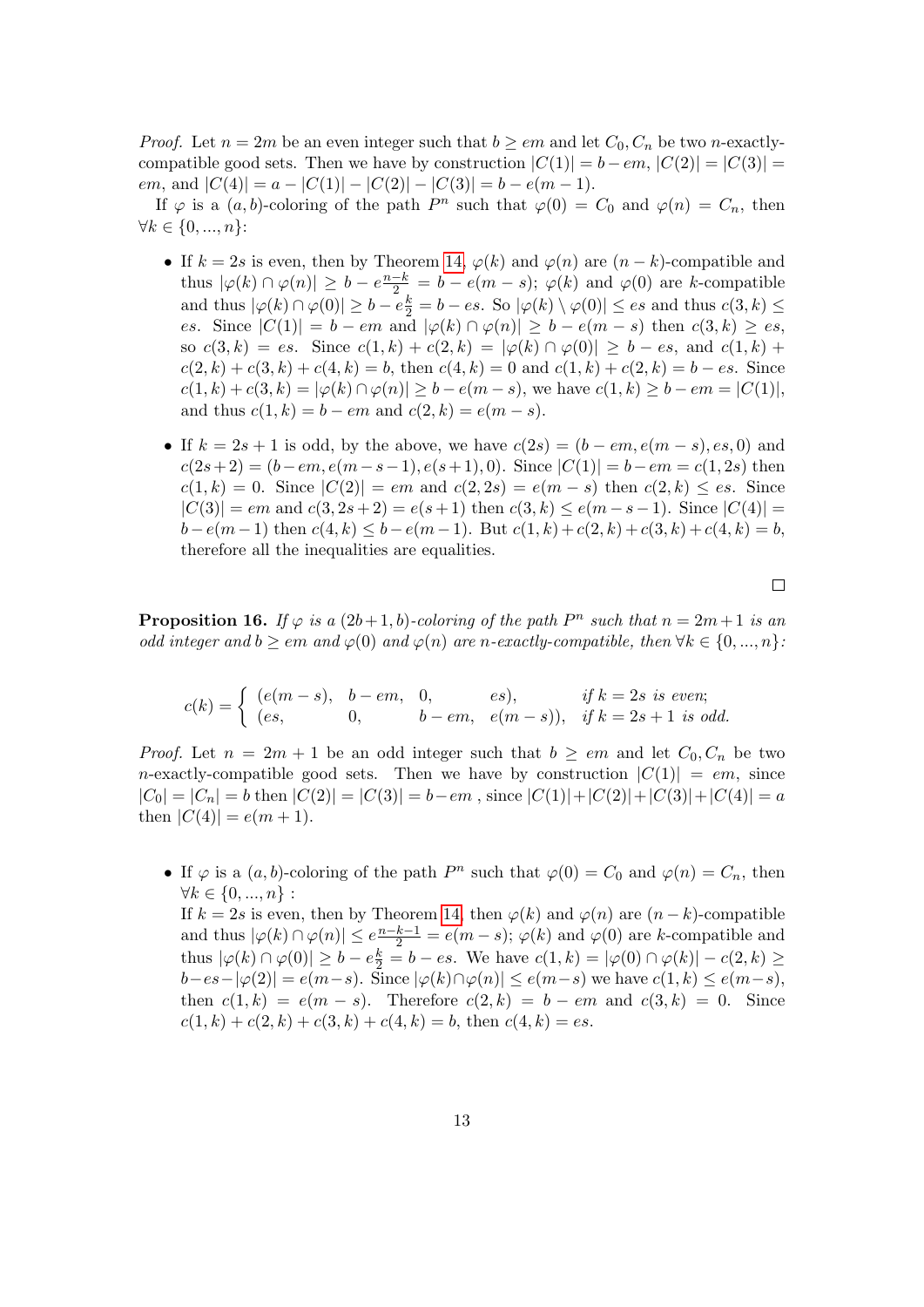• If  $k = 2s+1$  is odd, by the above properties, we have  $c(2s) = (e(m-s), b-em, 0, es)$ and  $c(2s + 2) = (e(m - s - 1), b - em, 0, e(s + 1))$ . Since  $|C(2)| = b - em$ , then  $c(2, k) = 0$ . Since  $|C(1)| = em$ , then  $c(1, k) \le es$ . Since  $|C(4)| = e(m + 1)$ , then  $c(4, k) \leq e(m - s)$ . Since  $c(1, k) + c(2, k) + c(3, k) + c(4, k) = b$ , then  $c(3, k) \geq$  $b - em = |C(3)|$ , therefore all the inequalities are equalities.

 $\Box$ 

In order to obtain a reciprocal result of Theorem [14,](#page-11-0) we define, for any ordered set  $I = \{x_1, \ldots, x_f\}$  (with  $x_1 < x_2 \cdots < x_f$ ), First $(k, I) = \{x_1, \ldots, x_k\}$ , and Last $(k, I)$  ${x_{f-k+1}, \ldots, x_f}$ . We have the following easy useful fact:

First
$$
(k, I) \cap
$$
Last $(k', I) = \emptyset \iff k + k' \leq |I|$ .

<span id="page-13-1"></span>**Lemma 17.** If  $C_0$ ,  $C_n$  are good sets such that  $C_0$  and  $C_n$  are n-exactly-compatible, then a  $(a, b)$ -coloring  $\varphi$  of the path  $P^n$  such that  $\varphi(0) = C_0$  and  $\varphi(n) = C_n$  can be computed in linear time.

*Proof.* Let  $C_0$ ,  $C_n$  be good *n*-exactly-compatible sets.

If  $n = 2m$  is even, then by Proposition [15,](#page-11-1)  $\forall k \in \{0, ..., n\}$  we set:

$$
\varphi(k) = \begin{cases} C(1) \cup \text{First}(e(m-s), C(2)) \cup \text{First}(es, C(3)) & \text{if } k = 2s \text{ is even;}\\ \text{Last}(es, C(2)) \cup \text{Last}(e(m-s-1), C(3)) \cup C(4) & \text{if } k = 2s+1 \text{ is odd.} \end{cases}
$$

If  $n = 2m + 1$  is odd, then by Proposition [16,](#page-12-0)  $\forall k \in \{0, ..., n\}$  we set:

$$
\varphi(k) = \begin{cases}\n\text{First}(e(m-s), C(1)) \cup C(2) \cup \text{First}(es, C(4)) & \text{if } k = 2s \text{ is even;} \\
\text{Last}(es, \varphi(1)) \cup C(3) \cup \text{Last}(e(m-s), C(4)) & \text{if } k = 2s + 1 \text{ is odd.}\n\end{cases}
$$

Therefore we obtain in both cases in linear time a  $(a, b)$ -coloring  $\varphi$  of  $P^n$  such that  $\varphi(0) = C_0$  and  $\varphi(n) = C_n$ .  $\Box$ 

<span id="page-13-2"></span>**Lemma 18.** If  $C_0$ ,  $C_{2n}$  are good sets such that  $|C_0 \cap C_{2n}| \geq b - e$ , then a  $(a, b)$ -coloring  $\varphi$  of the path  $P^{2n}$  such that  $\varphi(0) = C_0$  and  $\varphi(2n) = C_{2n}$  can be computed in linear time.

*Proof.* Let  $C_0$ ,  $C_{2n}$  be good sets such that  $|C_0 \cap C_{2n}| \ge b - e$ , then  $|C_0 \cup C_{2n}| \le 2b-(b-e)$  $b + e$ . Hence there exists a good set  $X \subset \{1, ..., a\} - C_0 - C_{2n}$ . We set  $\varphi(0) = C_0$ , and  $\forall k \in \{1, ..., 2n\}, \varphi(k) = C_{2n}$  if k is even, and  $\varphi(k) = X$  otherwise. Therefore this linear time algorithm computes a  $(2b + e, b)$ -coloring  $\varphi$  of the path  $P^{2n}$  such that  $\varphi(0) = C_0$ and  $\varphi(2n) = C_{2n}$ .  $\Box$ 

These lemmas allow to prove the next result which is central in this paper as it will be used several times in the next sections.

<span id="page-13-0"></span>**Theorem 19.** If  $C_0$ ,  $C_n$  are n-compatible sets, then a  $(a, b)$ -coloring  $\varphi$  of the path  $P^n$ such that  $\varphi(0) = C_0$  and  $\varphi(n) = C_n$  can be computed in linear time.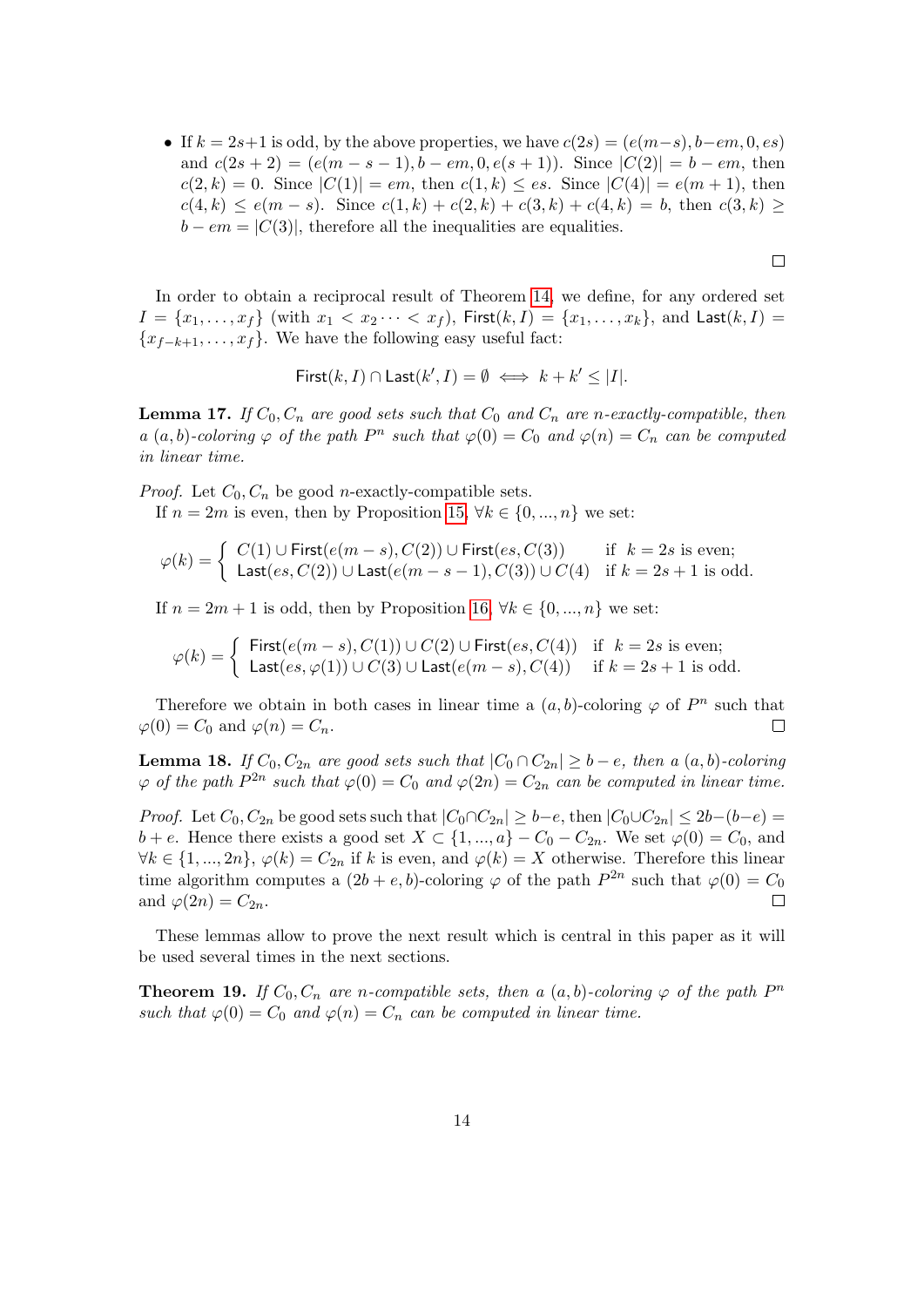*Proof.* Let  $C_0$ ,  $C_n$  be good *n*-compatible sets.

If n is even, let  $k = 2s \in \{0, ..., n\}$  be an even integer such that  $b - es \leq |C_0 \cap C_n|$  $b - es + e$ . Let  $X \subset C_0 \cap C_n$  such that  $|X| = b - es$ ; and  $Y = C_n - C_0$ , then  $es \geq |Y| > es - e$ . Let  $Z \subset \{1, ..., a\} - C_0 - C_n$  such that  $|Z| = es - |Y|$ . We choose  $C_k = X \cup Y \cup Z$ , then  $C_k$  is a good set and  $|C_0 \cap C_k| = b - es$ , therefore by Lemma [17,](#page-13-1) a  $(a, b)$ -coloring  $\varphi$  of the path  $P^k$  such that  $\varphi(0) = C_0$  and  $\varphi(k) = C_k$  can be computed in linear time. By construction  $|C_k \cap C_n| > b - e$  and  $n - k$  is even, then by Lemma [18](#page-13-2) we can complete the coloring for the rest of the path (between  $v_k$  and  $v_n$ ) in linear time.

If n is odd, let  $k = 2s+1 \in \{0, ..., n\}$  be an odd integer such that  $es \leq |C_0 \cap C_n| < es+e$ . Let  $X \subset C_0 \cap C_n$  such that  $|X| = es$ ; and  $Y \subset C_n - C_0$  such that  $|Y| = b - es - e$ . Let  $Z \subset \{1, ..., a\} - C_0 - C_n$  such that  $|Z| = e$ . We choose  $C_k = X \cup Y \cup Z$ , then  $C_k$  is a good set and  $|C_0 \cap C_k| = es$ , therefore by Lemma [17,](#page-13-1) a  $(a, b)$ -coloring  $\varphi$  of a path  $P^k$ such that  $\varphi(0) = C_0$  and  $\varphi(k) = C_k$  can be computed in linear time. By construction  $|C_k \cap C_n| = b - e$  and  $n - k$  is even, then by Lemma [18](#page-13-2) we can complete the coloring for the rest of the path (between  $v_k$  and  $v_n$ ) in linear time.  $\Box$ 

If  $C_0, C_n$  are good sets such that  $n \geq$  Even $(\frac{2b}{e})$  $\frac{2b}{e}$ , then they are *n*-compatible and therefore we have the following result:

<span id="page-14-0"></span>**Corollary 20.** If  $C_0$ ,  $C_n$  are good sets such that  $n \geq$  Even( $\frac{2b}{e}$ )  $\frac{2b}{e}$ ), then a  $(a, b)$ -coloring  $\varphi$ of the path  $P^n$  such that  $\varphi(0) = C_0$  and  $\varphi(n) = C_n$  can be computed in linear time.

**Proposition 21.** If a graph G contains a parity handle H and  $G$  –  $int(H)$  is  $(a, b)$ colorable, then  $G$  is  $(a, b)$ -colorable.

*Proof.* Let  $H = (v_0, \ldots, v_n)$  be a parity handle of length n in G such that there exists a  $(a, b)$ -coloring  $\varphi$  of  $G$  – int(H). Then, by definition, there exists another path  $P' = (v'_0 =$  $v_0, v'_1, \ldots, v'_{n'} = v_n$  in  $G - \text{int}(H)$  with  $n \geq n'$  and n and n' having the same parity. We extend the coloring  $\varphi$  by setting  $\forall k \in \{0, ..., n'\}, \varphi(v_k) = \varphi(v'_k)$ , and  $\forall k \in \{n' + 1, ..., n\},$  $\varphi(v_k) = \varphi(v'_{n'})$  if  $k - n'$  is even and  $\varphi(v_k) = \varphi(v'_{n'-1})$  otherwise.  $\Box$ 

This proposition along with Corollary [20](#page-14-0) allow to prove Theorem [3.](#page-3-1)

# 5 Algorithms for  $(2b+1, b)$ -coloring a path

This section contains a series of lemmas presenting properties on the color sets of some interior vertices of a path with a given  $(2b + 1, b)$ -coloring. These lemmas will be used in Section [6.](#page-17-0)

Remember that the vertices of a path  $P^n$  are denoted by  $v_0, v_1, \ldots, v_n$  and that for any two good sets  $C_0, C_n, C(1) = C_0 \cap C_n$ ,  $C(2) = C_0 - C_n$ ,  $C(3) = C_n - C_0$ ,  $C(4) =$  $\{1, ..., a\} - C_0 - C_n.$ 

<span id="page-14-1"></span>**Lemma 22.** For any  $(2b+1, b)$ -coloring  $\varphi$  of  $P^4$ , there exist four distinct good sets  $X_1$ ,  $X_2$ ,  $X_3$  and  $X_4$ , such that

(i)  $|X_1 \cap X_2| = |X_1 \cap X_3| = b - 1$ ,  $|X_1 \cap X_4| = b - 2$ , and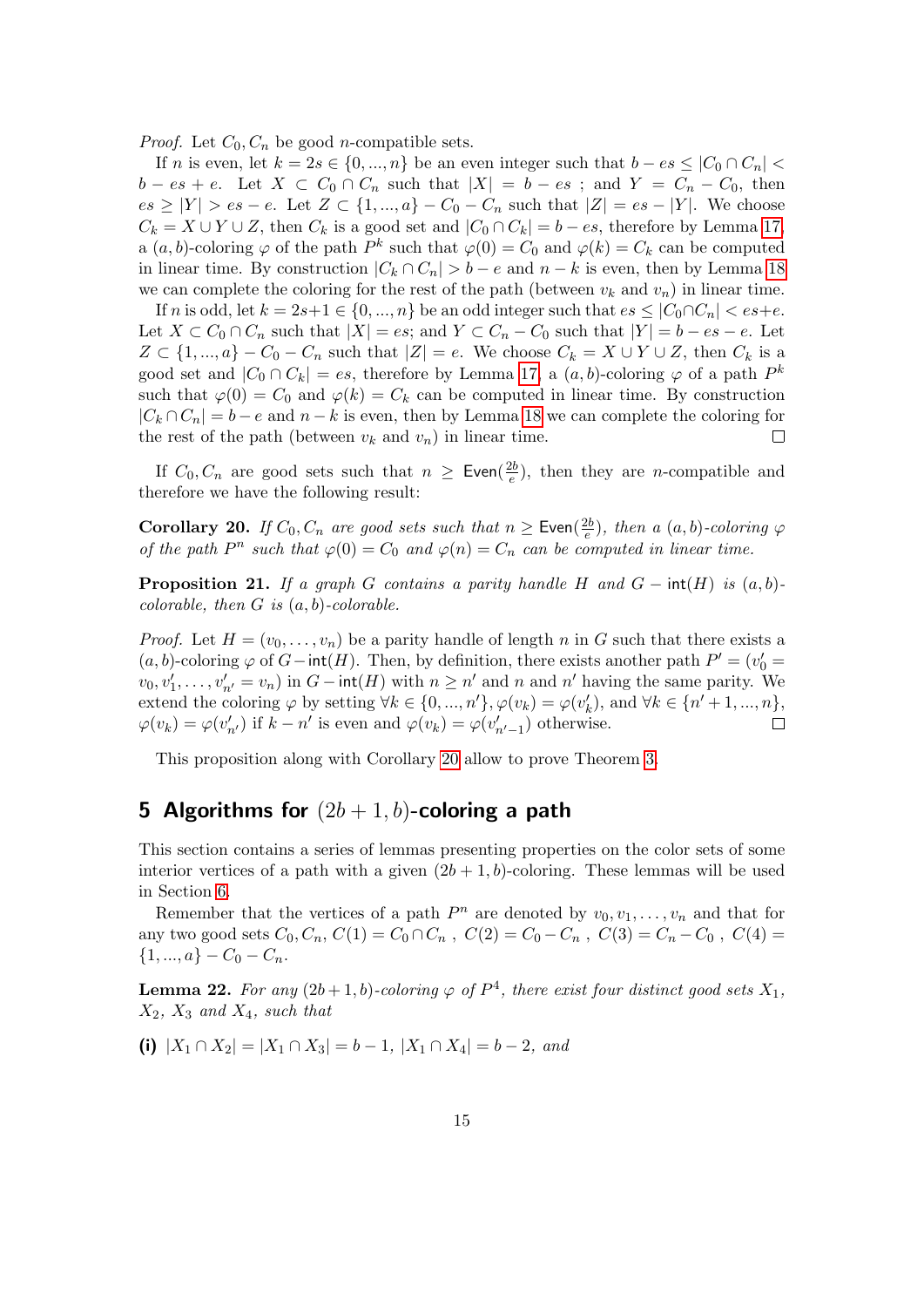(ii) for each  $i \in \{1, 2, 3, 4\}$ , there exists a  $(2b+1, b)$ -coloring  $\varphi'$  of  $P^4$  such that  $\varphi'(v_0) =$  $\varphi(v_0), \varphi'(v_4) = \varphi(v_4)$  and  $\varphi'(v_2) = X_i$ .

*Proof.* Let  $\varphi$  be a  $(2b+1,b)$ -coloring of  $P^4$  and let  $C_0 = \varphi(v_0)$  and  $C_4 = \varphi(v_4)$ . By Theorem [14,](#page-11-0)  $|C(1)| = |C_0 \cap C_4| \ge b - 2$ . Thus we have three cases to consider:

- **Case 1:**  $|C(1)| = b$ . We choose any  $Y \subset C(1)$ , any  $Y_1 \subset C_0 Y$ ,  $Y_2 = C_0 Y Y_1$ , any  $Z, Z' \subset \{1, ..., a\} - C_0$ , such that  $|Y| = b - 2$ , and  $|Z| = |Z'| = |Y_1| = |Y_2| = 1$ . Then we set  $X_1 = Y \cup Y_1 \cup Z$ ,  $X_2 = C_0$ ,  $X_3 = Y \cup Y_1 \cup Z'$ , and  $X_4 = Y \cup Y_2 \cup Z'$ .
- **Case 2:**  $|C(1)| = b 1$ . We choose any  $Y \subset C(1)$ , and any  $Z, Z' \subset \{1, ..., a\} C_0 C_4$ , such that  $|Y| = b - 2$ , and  $|Z| = |Z'| = 1$ , and we set  $X_1 = C(1) \cup Z$ ,  $X_2 = C_0$ ,  $X_3 = C(1) \cup Z'$  and  $X_4 = Y \cup (C_0 - C(1)) \cup (C_4 - C(1)).$
- **Case 3:**  $|C(1)| = b 2$ . Then we note  $C(2) = Y_2 \cup Y_2'$  and  $C(3) = Y_3 \cup Y_3'$ , with  $|Y_i|Y'_i| = |-1$ , for  $i = 1, 2$ , and we set  $X_1 = D_1 \cup Y_2 \cup Y_3$ ,  $X_2 = C(1) \cup Y_2 \cup Y'_3$ ,  $X_3 = C(1) \cup Y'_2 \cup Y_3$ , and  $X_4 = C(1) \cup Y'_2 \cup Y'_3$ .

For each case and each  $i \in \{1, 2, 3, 4\}$ , the pairs  $(C_0, X_i)$  and  $(X_i, C_4)$  are both 2compatible and thus Theorem [19](#page-13-0) allows to conclude.  $\Box$ 

<span id="page-15-0"></span>**Lemma 23.** For any  $(2b+1, b)$ -coloring  $\varphi$  of  $P^5$ , there exist two distinct sets X and Y such that  $|X| = |Y| = 2$  and for any  $x \in X$  and  $y \in Y$  there exists a  $(2b + 1, b)$ -coloring  $\varphi'$  of  $P^5$  such that  $\varphi'(v_0) = \varphi(v_0)$ ,  $\varphi'(v_5) = \varphi(v_5)$  and  $\{x, y\} \subset \varphi'(v_2)$ .

*Proof.* Let  $\varphi$  be a  $(2b+1,b)$ -coloring of  $P^5$  and let  $C_0 = \varphi(v_0)$  and  $C_5 = \varphi(v_5)$ . By Theorem [14,](#page-11-0)  $|C(1)| \leq 2$  and thus  $|C(2)| \geq b - 2$ .

- **Case 1:**  $|C(1)| = 0$ . We choose any  $I \subset C_0$ ,  $X = C_0 I$  and any  $Y \subset \{1, ..., a\} C_0$ , such that  $|I| = b - 2$ , and  $|Y| = 2$ .
- **Case 2:**  $|C(1)| \ge 1$ . We choose any  $I \subset C(2)$ ,  $X = C_0 I$  and  $Y \subset C(4)$  such that  $|I| = b - 2$  and  $|Y| = 2$ .

For each case and each  $x \in X, y \in Y$ , by construction,  $C_0, I \cup \{x, y\}$  are 2-compatible and  $I \cup \{x, y\}$ ,  $C_5$  are 3-compatible, hence Theorem [19](#page-13-0) allows to conclude.  $\Box$ 

<span id="page-15-1"></span>**Lemma 24.** For any  $(2b + 1, b)$ -coloring  $\varphi$  of  $P^{2n+1}$  with  $n \leq b-1$ , there exist two distinct sets X and Y, such that  $|X| = b - n$  and  $|Y| = n + 1$ , and for any  $Y' \subset Y$  such that  $|Y'| = n$ , there exists a  $(2b + 1, b)$ -coloring  $\varphi'$  of  $P^{2n+1}$  such that  $\varphi'(v_0) = \varphi(v_0)$ ,  $\varphi'(v_{2n+1}) = \varphi(v_{2n+1})$  and  $\varphi'(v_1) = X \cup Y'.$ 

*Proof.* Let  $n \leq b-1$  and  $\varphi$  be a  $(2b+1,b)$ -coloring of  $P^{2n+1}$  and let  $C_0 = \varphi(v_0)$  and  $C_{2n+1} = \varphi(v_{2n+1})$ . We have  $|C(1)| \leq n$  and thus  $|C(3)| \geq b - n$ . We choose any  $X \subset C(3)$  with  $|X| = b - n$  and  $Y = \{1, ..., a\} - X - C_0$ . For any  $Y' \subset Y$  such that  $|Y'| = n$ , we let  $C_1 = X \cup Y'$ . Then  $|C_0 \cap C_1| = 0$  and  $|C_{2n+1} \cap C_1| \ge b - n$ , therefore Theorem [19](#page-13-0) allows to conclude.  $\Box$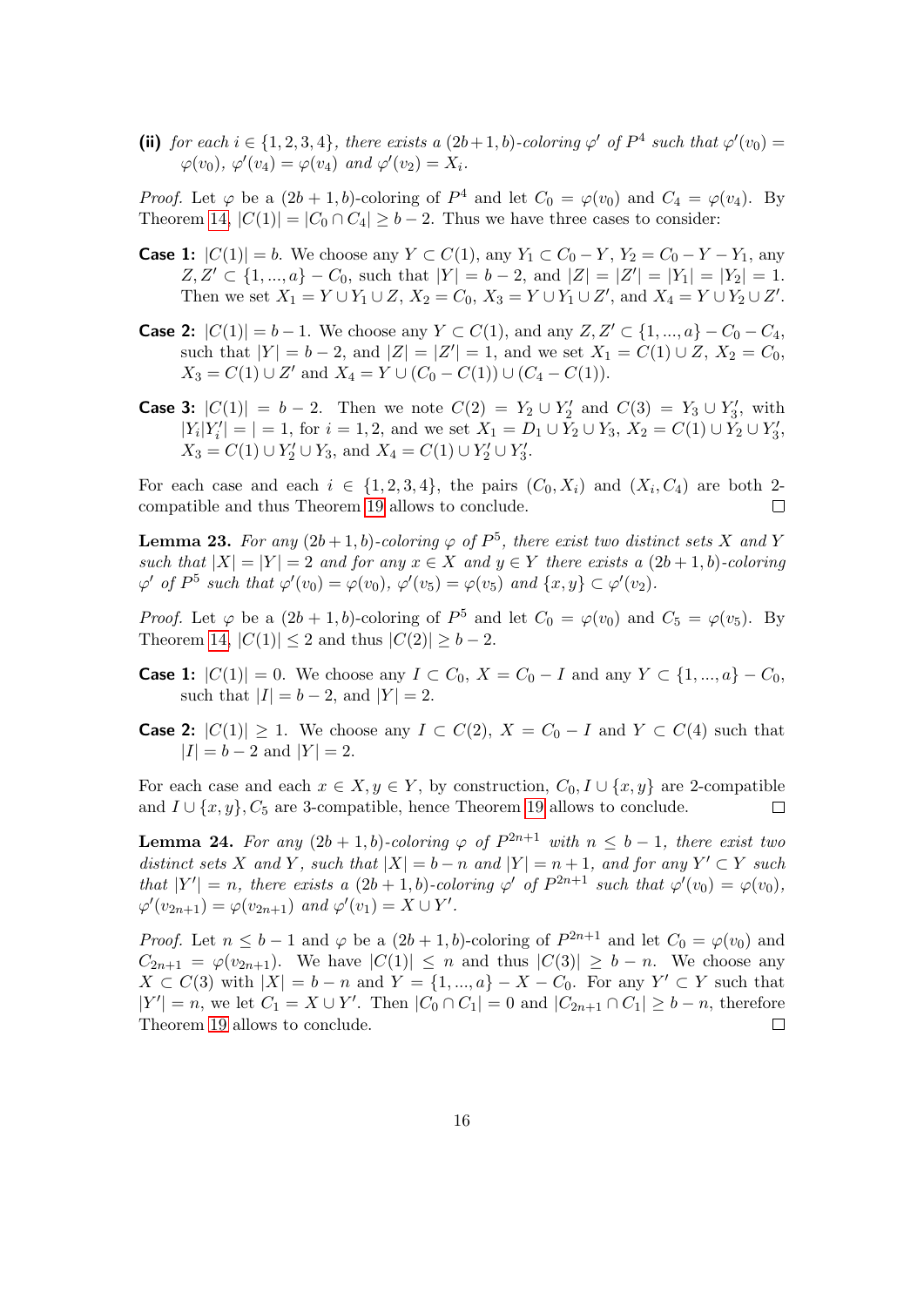<span id="page-16-0"></span>**Lemma 25.** For any  $(2b + 1, b)$ -coloring  $\varphi$  of  $P^{4n}$  with  $2n \leq b$ , there exists a set  $X \subset \{1, ..., a\}$  such that  $|X| = b + 2n$ , and for any  $X' \subset X$  with  $|X'| = n$ , there exists a  $(2b+1,b)$ -coloring  $\varphi'$  of  $P^{4n}$  such that  $\varphi'(v_0) = \varphi(v_0), \varphi'(v_{4n}) = \varphi(v_{4n})$  and  $X' \subset \varphi'(v_{2n}).$ 

*Proof.* Let  $2n \leq b$  and  $\varphi$  be a  $(2b+1, b)$ -coloring of  $P^{4n}$ . Let  $C_0 = \varphi(0)$  and  $C_{4n} = \varphi(4n)$ .

- **Case 1:**  $|C(1)| \ge b n$ . We choose any set  $X \subset \{1, ..., a\}$  with  $|X| = b + 2n$ , and for any  $X' \subset X$  such that  $|X'| = n$ , we choose any  $I \subset C(1)$  such that  $|I| = b - n$ , and we choose any  $Y \subset C(4)$  such that  $|Y| = |I \cap X'|$ . We then set  $C_{2n} = I \cup X' \cup Y$ .
- **Case 2:**  $|C(1)| \leq b-n-1$ . Let  $i = b-n-|C(1)|$ . We choose any set X with  $C_0 \cup C_{4n}$  ⊂  $X \subset \{1, ..., a\}$  and  $|X| = b + 2n$ , and for any  $X' \subset X$  such that  $|X'| = n$ , we choose any Y<sub>2</sub> with  $X' \cap C(2) \subset Y_2 \subset C(2)$  and  $|Y_2| = \max(i, |C(2) \cap X'|)$ , and we choose any Y<sub>3</sub> with  $X' \cap C(3) \subset Y_3 \subset C(3)$  and  $|Y_3| = \max(i, |C(3) \cap X'|)$ , and we choose any Z with  $X' \cap C(4) \subset Z \subset X - C(1) - Y_2 - Y_3$  and  $|Z| = b - |C(1)| - |Y_2| - |Y_3|$ . Such choice is always possible since  $|X' \cap C(4)| \leq |X - C_0 - C_{4n}| = b + 2n - (b + n + i) =$  $n-i$ . We then set  $C_{2n} = C(1) \cup Y_2 \cup Y_3 \cup Z$ .

In both cases, the pairs  $(C_0, C_{2n})$  and  $(C_{2n}, C_{4n})$  are both 2n-compatible and thus Theorem [19](#page-13-0) allows to conclude.  $\Box$ 

<span id="page-16-1"></span>**Lemma 26.** For any  $(2b+1, b)$ -coloring  $\varphi$  of  $P^{4n+2}$  with  $3 \leq 2n+1 \leq b$ , there exists a set  $X \subset \{1, ..., a\}$  with  $|X| = b + 2n + 1$ , and for any  $X' \subset X$  such that  $|X'| = n + 1$ , there exists a  $(2b+1,b)$ -coloring  $\varphi'$  of  $P^{4n+2}$  such that  $\varphi'(v_0) = \varphi(v_0), \varphi'(v_{4n+2}) = \varphi(v_{4n+2})$ and  $X' \cap \varphi'(v_{2n+1}) = \emptyset$ .

*Proof.* Let  $\varphi$  be a  $(2b+1, b)$ -coloring of  $P^{4n+2}$  and  $3 \leq 2n+1 \leq b$ . Let  $C_0 = \varphi(v_0)$  and  $C_{4n+2} = \varphi(v_{4n+2}).$ 

- **Case 1:**  $|C(1)| \ge b n$ . Let  $i = b |C(1)|$ . We choose any set  $X \subset \{1, ..., a\}$  such that  $|X| = b + 2n + 1$ . For any  $X' \subset X$  such that  $|X'| = n + 1$ , if  $|C(4) - X'| \ge b$  then we choose any good set  $I \subset C(4) - X'$  and we set  $C_{2n+1} = I$ ; otherwise we choose  $I = C(4) - X'$ , so  $|I| = b - i + 1 - |X' \cap C(4)|$ . If  $|I| \ge b - n$ , then we choose any  $Y \subset C_0 - X'$  such that  $|Y| = b - |I|$  and we set  $C_{2n+1} = I \cup Y$ . Else  $(|I| < b - n)$ , we let  $Y_2 = C(2) - X'$ . If  $|C(3) - X'| \ge b - |I| - |Y_2|$ , then we choose  $Y_3 \subset C(3) - X'$ such that  $|Y_3| = b - |I| - |Y_2|$  and we set  $C_{2n+1} = I \cup Y_2 \cup Y_3$ . Otherwise,  $|C(3) - X'| < b - |I| - |Y_2|$ , and then we choose  $Y_3 = C(3) - X'$ . By construction we have  $|I|+|Y_2|+|Y_3| = |C(4)|+|C(2)|+|C(3)|-(n+1)+|X' \cap C(1)| \geq b+i-n,$ then we choose any  $Z \subset C(1) - X'$  such that  $|Z| = b - |I| - |Y_2| - |Y_3|$  and we set  $C_{2n+1} = I \cup Y_2 \cup Y_3 \cup Z.$
- **Case 2**:  $|C(1)| \leq b n 1$ . Let  $i = b n |C(1)|$ . We choose any set  $C_0 \cup C_{4n} \subset X$  $\{1, ..., a\}$  such that  $|X| = b + 2n + 1$ , and for any  $X' \subset X$  such that  $|X'| = n + 1$ , we choose  $I = C(4) - X'$ . If  $|C(2) - X'| \ge n$ , then we choose  $Y_2 \subset C(2) - X'$  such that  $|Y_2| = n$ . If  $|C(3) - X'| \ge b - |I| - |Y_2|$  then we choose  $Y_3 \subset C(3) - X'$  such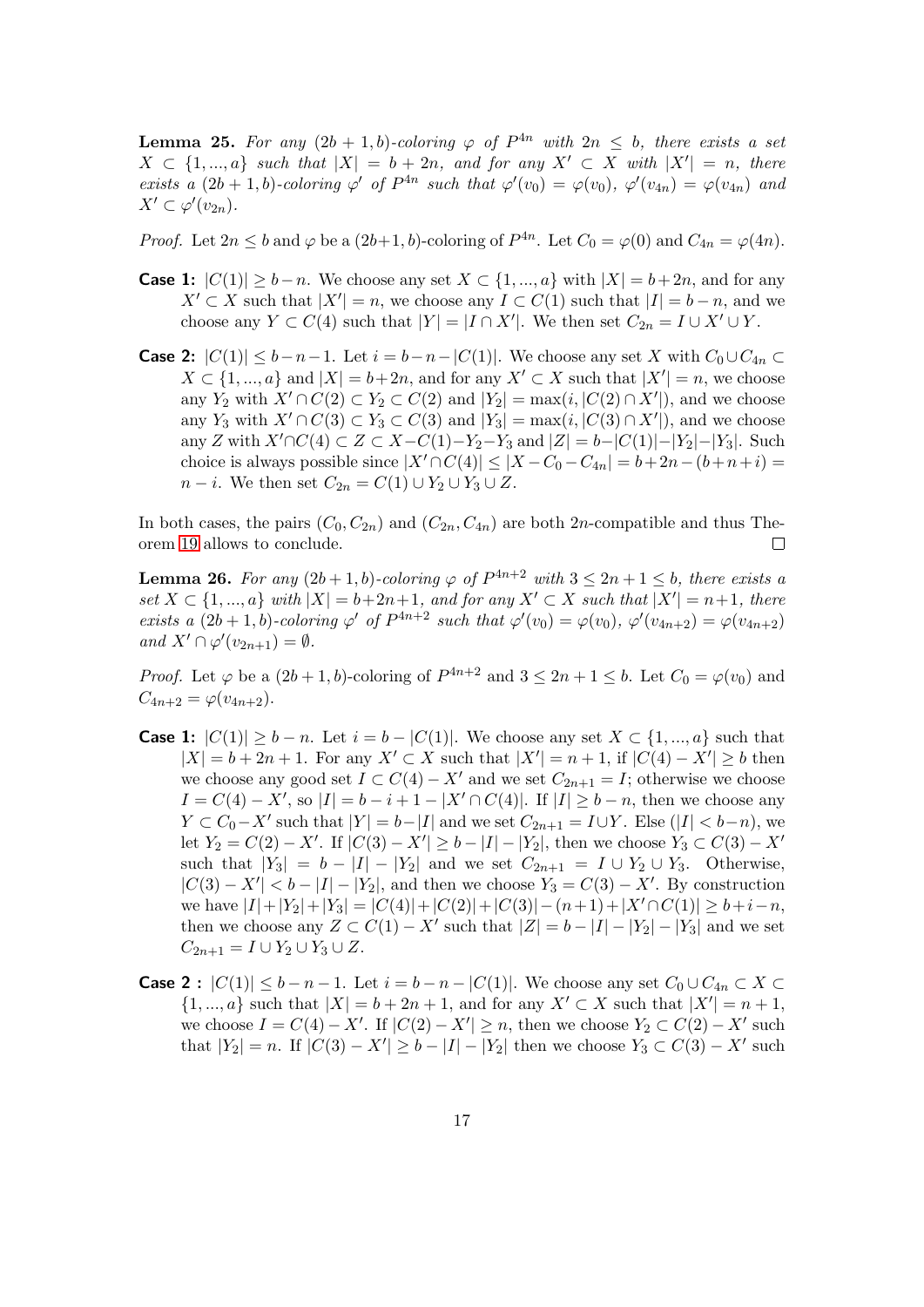that  $|Y_3| = b - |I| - |Y_2|$  and we set  $C_{2n+1} = I \cup Y_2 \cup Y_3$ . Otherwise,  $|C(3) - X'|$  $b-|I|-|Y_2|$ , so  $b-n=|C(3)|+|C(4)|-|X'| < b-|Y_2|=b-n$ , a contradiction. We do the same with  $|C(3)-X'|\geq n$ . Else  $|C(2)-X'|< n$  and  $|C(3)-X'|< n$ , then we choose  $Y_2 = C(2) - X'$ . If  $|C(3) - X'| \ge b - |I| - |Y_2|$ , then we choose  $Y_3 \subset C(3) - X'$ such that  $|Y_3| = b - |I| - |Y_2|$  and we set  $C_{2n+1} = I \cup Y_2 \cup Y_3$ . Otherwise,  $|C(3)-X'| < b-|I|-|Y_2|$ , so  $b+1 \leq b+|C(3)|-n = |C(3)|+|C(4)|+|C(2)|-|X'| < b$ , a contradiction.

Therefore by Theorem [19,](#page-13-0) the lemma is proved.

$$
\qquad \qquad \Box
$$

## <span id="page-17-0"></span>6 S-handle and H-handle reductions

The purpose of this section is to prove Theorems [4](#page-3-2) and [5](#page-3-3) of Section [2.](#page-2-0) For an Shandle  $S(n, n_1, n_2)$ , let  $P = h_0, h_1, \dots, h_n$  be the central path and let  $v_1$  and  $v_2$  be the end-vertices of the paths of lengths  $n_1$  and  $n_2$ , respectively. Similarly, for a H-handle  $H(n_1, n_2, n, n_3, n_4), P = h_0, h_1, \cdots, h_n$  is the central path and  $v_1$  and  $v_2, v_3$  and  $v_4$  are the end-vertices of the paths of lengths  $n_1$ ,  $n_2$ ,  $n_3$  and  $n_4$ , respectively. See Figure [6](#page-17-1) for an illustration.



<span id="page-17-1"></span>Figure 6: notation for the vertices of S-handles (on the left) and H-handles (on the right).

<span id="page-17-2"></span>**Proposition 27.** For any b,e with  $b \geq e$  and any graph G, S(Even( $\frac{2b}{e}$ )  $(\frac{2b}{e})-1, 2, 1)$  is a smallest  $(2b + e, b)$ -reducible S-handle in G.

*Proof.* Let  $n =$  Even( $\frac{2b}{e}$  $(\frac{2b}{e})-1.$ 

For the minimality, we present a counter example showing that  $S(\text{Even}(\frac{2b}{e})$  $\frac{2b}{e})-1,1,1)$ is not reducible: if  $C(v_1) = \{1, \ldots, b\}$ ,  $C(v_2) = \{e+1, \ldots, b+e\}$ ,  $C(h_n) = \{b+e+e\}$  $1, \ldots, 2b + e$ , then the color set of  $h_0$  must be  $\{b + e + 1, \ldots, 2b + e\}$  but then the color sets of  $h_0$  and  $h_n$  are not n-compatible, hence a contradiction. Also, the handle  $S$ (Even $(\frac{2b}{e})$  $\frac{2b}{e}$  – 2, 2, 1) is not reducible since in this case there is a path between  $v_2$  and  $h_n$ of length  $\frac{2b}{e} - 2 + 1 < \frac{2b}{e}$  $\frac{2b}{e}$ , hence the coloring cannot be extended to the interior vertices of the handle if these two vertices have the same color set.

In order to prove reducibility, let G be a graph containing a handle  $H = S(n, 2, 1)$  and  $\varphi$  be a  $(2b+e, b)$ -coloring of  $G$ −int $(H)$ . Let  $X = \varphi(h_n)$ . We have  $|\varphi(v_1) \cap \varphi(v_2)| \leq e$ , thus there exists  $I \subset \varphi(v_2) - \varphi(v_1)$  such that  $|I| = b - e$ . If  $|X \cap (\{1, ..., a\} - I - \varphi(v_1))| \le$ e, then there exists  $Y \subset \{1, ..., a\} - I - \varphi(v_1) - X$  such that  $|Y| = e$ . Otherwise,  $|X\cap (\{1,...,a\}-I-\varphi(v_1))|>e$ , and there exists  $Y'\subset (\{1,...,a\}-I-\varphi(v_1))\cap X$  such that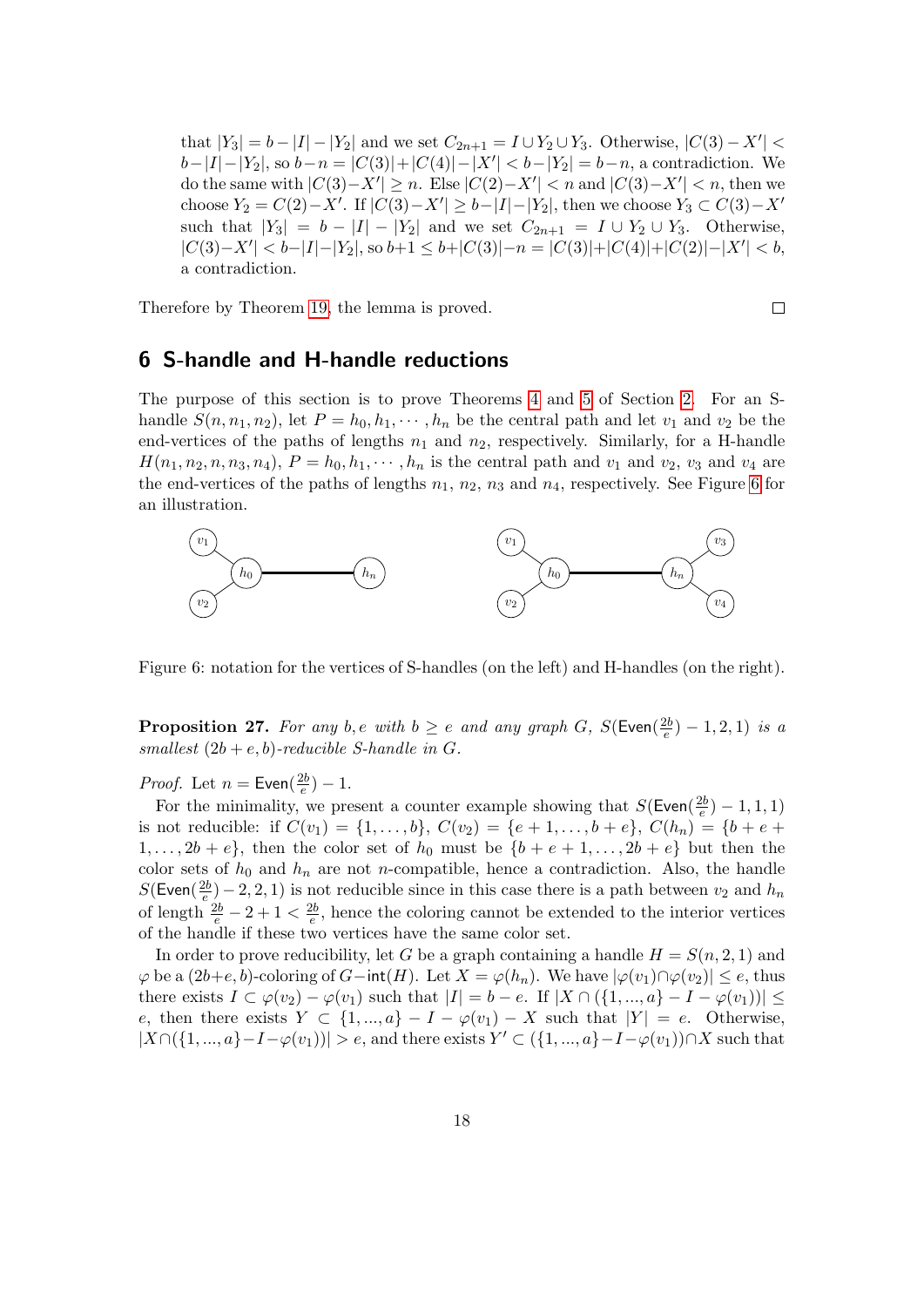$|Y'| = e - |\{1, ..., a\} - I - \varphi(v_1) - X|$ . We then choose  $Y = (\{1, ..., a\} - I - \varphi(v_1) - X) \cup Y'$ . By construction,  $|X \cap (I \cup Y)| \leq b - e \leq e^{\frac{\text{Even}(\frac{2b}{e}) - 2}{2}}$  $\frac{1}{2}$ , hence by Theorem [19,](#page-13-0) there exists a  $(2b + e, b)$ -coloring  $\varphi'$  of H such that  $\varphi'(v_1) = \varphi(v_1), \varphi'(v_2) = \varphi(v_2), \varphi'(h_n) = X$  and  $\varphi'(h_0) = I \cup Y.$ 

<span id="page-18-0"></span>**Proposition 28.** For any graph G and any integer k with  $2 \leq k \leq b$ ,  $S(2b - k, k, k)$  is a smallest  $(2b + 1, b)$ -reducible S-handle in G.

*Proof.* Let  $n = 2b - k$ .

The minimality follows from the fact that the handles  $S(2b - k, k, k - 1)$  and  $S(2b - k, k, k - 1)$  $k-1, k, k$  are both not reducible since in both of them there is a path of length  $2b-1$ between  $v_2$  and  $h_n$ , hence the color sets of these two vertices must share at least  $b-1$ common colors.

Let G be a graph containing a handle  $H = S(2b - k, k, k)$ , with k an integer such that  $2 \leq k \leq b$ , and let  $\varphi$  be a  $(2b+1, b)$ -coloring of  $G - \text{int}(H)$ . Let  $\varphi(v_1) = C_0$ and  $\varphi(v_2) = C_{2k}$ . Then  $C_0, C_{2k}$  are 2k-compatible. We are going to construct a good set  $C_k$  such that  $C_k$ ,  $C_0$  and  $C_k$ ,  $C_{2k}$  are both k-compatible and  $C_k$ ,  $\varphi(h_n)$  are  $(2b - k)$ -compatible. Then, Theorem [19](#page-13-0) will assert that there exists a  $(2b+1, b)$ -coloring  $\varphi'$  of H, such that  $\varphi'(h_n) = \varphi(h_n)$ ,  $\varphi'(v_1) = \varphi(v_1) = C_0$  and  $\varphi'(v_2) = \varphi(v_2) = C_{2k}$ .

- **Case 1** :  $k = 2m$  is even. By Lemma [25](#page-16-0) there exists X such that  $|X| = b + 2m$ , then  $|X \cap \varphi(v_n)| \geq b + 2m + b - a = 2m - 1 \geq m$ , so there exists  $X' \subset X \cap \varphi(h_n)$  such that  $|X'| = m$  and  $X' \subset C_k$ . Therefore  $|C_k \cap \varphi(h_n)| \geq m = b - \frac{2b-k}{2}$  $\frac{b-k}{2}$ .
- **Case 2**:  $k = 2m+1$  is odd. By Lemma [26](#page-16-1) there exists X such that  $|X| = b+2m+1$ , then  $|X \cap \varphi(h_n)| \geq b + 2m + 1 + b - a = 2m \geq m + 1$ , so there exists  $X' \subset X \cap \varphi(h_n)$  such that  $|X'| = m+1$  and  $X' \cap C_k = \emptyset$ . Therefore  $|C_k \cap \varphi(h_n)| \le b-(m+1) = \frac{(2b-k)-1}{2}$ .

$$
\qquad \qquad \Box
$$

#### 6.1 H-handle reductions

**Proposition 29.** For any b, e with  $b \geq e$  and any graph G,  $H(1, 2, \text{Even})$  $(\frac{2b}{e})-2, 2, 1)$  is a smallest  $(2b + e, b)$ -reducible H-handle in G.

*Proof.* Let  $n =$  Even( $\frac{2b}{e}$  $(\frac{2b}{e})-2.$ 

For the minimality, it can be observed that  $H(1, 1, n, 2, 1)$  and  $H(1, 2, n - 1, 2, 1)$  are both not reducible since the first one is in fact an S-handle  $S(n, 2, 1)$  and is not reducible by Proposition [27](#page-17-2) and the second one has a path of length  $1+n-1+1 = n+1 < \text{Even}(\frac{2b}{e})$  $\frac{2b}{e})$ between two of its extremities and thus is not reducible.

Now let G be a graph containing a handle  $H = H(1, 2, n, 2, 1)$  and let  $\varphi$  be a  $(2b + e, b)$ coloring of  $G$ −int(H). Let  $v_2'$  be the common neighbor of  $h_0$  and  $v_2$  and  $v_3'$  be the common neighbor of  $h_n$  and  $v_3$ . By hypothesis,  $|\varphi(v_1) \cap \varphi(v_2)| \leq e$  and  $|\varphi(v_3) \cap \varphi(v_4)| \leq e$ , hence  $|\varphi(v_2) - \varphi(v_1)| \geq b - e$  and  $|\varphi(v_3) - \varphi(v_4)| \geq b - e$ . Let  $X \subset \varphi(v_2) - \varphi(v_1)$  and  $X' \subset \varphi(v_3) - \varphi(v_4)$  such that  $|X| = |X'| = b - e$ . We are going to show that sets  $Y \subset \{1, \ldots, a\} - \varphi(v_1)$  and  $Y' \subset \{1, \ldots, a\} - \varphi(v_4)$  can be chosen in such a way that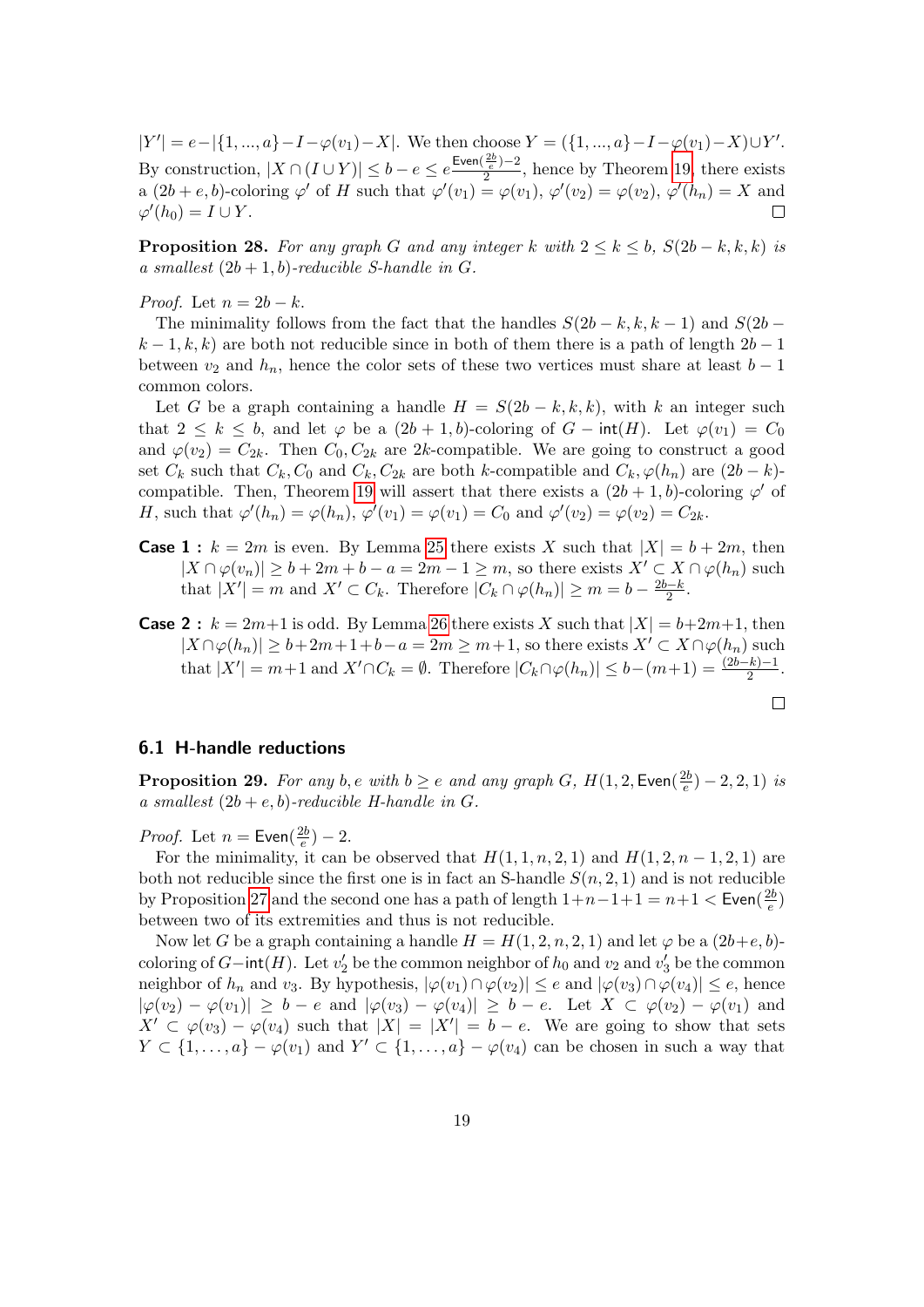$C_0 = X \cup Y$  and  $C_n = X' \cup Y'$  are n-compatible, i.e.,  $|C_0 \cap C_n| \ge e$ . Then, Theorem [19](#page-13-0) will assert that there exists a  $(2b + e, b)$ -coloring  $\varphi'$  of H, such that  $\varphi'(h_0) = C_0$ ,  $\varphi'(h_n) = C_n.$ 

Let  $L(h_n) = \{1, ..., a\} - \varphi(v_4)$  and  $L(h_0) = \{1, ..., a\} - \varphi(v_1)$ . If  $|X \cap X'| \ge e$ , then  $|C_0 \cap C_n| \ge e$ . Hence assume  $|X \cap X'| = z < e$ . If  $|(L(h_n) - X') \cap X| \ge e - z$ , then we choose Y' such that  $|Y' \cap X| \ge e - z$ , therefore  $|C_0 \cap C_n| \ge e$ . Otherwise  $|(L(h_n)-X') \cap X| = t < e-z$ . If  $|(L(v_0)-X) \cap X'| \ge e-z-t$ , then we choose Y such that  $|Y \cap X'| \ge e-z-t$ , therefore  $|C_0 \cap C_n| \ge e$ . Otherwise  $|(L(v_0) - X) \cap X'| = t' < e-z-t$ . We note  $z' = |(L(v_0) - X) \cap (L(h_n) - X')|$ . Since  $a \ge |L(v_0) \cup L(h_n)| = 2b + 2e - z - z' - t - t'$ , we have  $z + z' + t + t' \ge e$ . We choose  $Y_0 \subset (L(v_0) - X) \cap (L(h_n) - X')$  such that  $|Y_0| = e - z - t - t'$ . We choose Y, Y' such that  $Y_0 \cup ((L(h_n) - X') \cap X) \subset Y'$  and  $Y_0 \cup ((L(v_0) - X) \cap X') \subset Y$ , therefore  $|C_0 \cap C_n| \ge e$ .

In order to shorten some proofs for H-reducibility, we will use the two following lemmas.

 $\Box$ 

<span id="page-19-1"></span>**Lemma 30.** Let  $n \geq 1$  and G be a graph. If  $H(n_1, n_2, n, n_3, n_4)$  is  $(a, b)$ -reducible in G and  $H(n_1, n_2, n-1, n_3+1, n_4+1)$  is  $(a, b)$ -reducible in G when the color-sets of  $v_3, v_4$ are  $(n_3+n_4+2)$ -exactly-compatible, then  $H(n_1, n_2, n-1, n_3+1, n_4+1)$  is  $(a, b)$ -reducible in G.

*Proof.* Let  $n \geq 1$ . Let H be a handle  $H(n_1, n_2, n-1, n_3+1, n_4+1)$  in G and  $\varphi$  be a  $(a, b)$ -coloring of  $G$  – int(H). Assume  $H(n_1, n_2, n, n_3, n_4)$  is  $(a, b)$ -reducible in G, and  $H(n_1, n_2, n-1, n_3+1, n_4+1)$  is  $(a, b)$ -reducible in G for  $\varphi(v_3), \varphi(v_4)$  being  $(n_3+n_4+2)$ exactly-compatible. If  $\varphi(v_3), \varphi(v_4)$  are  $(n_3 + n_4 + 2)$ -exactly-compatible then it is true by hypothesis. Otherwise  $\varphi(v_3), \varphi(v_4)$  are  $(n_3 + n_4)$ -compatible. Then, by hypothesis, there exists a  $(a, b)$ -coloring  $\varphi'$  of  $H' = H(n_1, n_2, n, n_3, n_4)$  with  $\varphi'(v'_i) = \varphi(v_i)$ , where  $v'_i$  is the end-vertex of the path of length  $n_i$  of  $H'$ ,  $i = 1, \ldots, 4$ . Now we complete the coloring of G: to each vertex of the paths of H of length  $n_1, n_2$ , and  $n-1$  starting at  $h_0$  we associate the color of the corresponding vertex in  $H'$ ; for the two neighbors of  $h_{n-1}$  along the paths towards  $v_3$  and  $v_4$  we assign the color  $\varphi'(h'_n)$ ; for the remaining subpaths of lengths  $n_3$  and  $n_4$  of H, we use the colors of the corresponding paths of the same lengths in  $H'$ . We obtain a  $(a, b)$ -coloring of H that completes the  $(a, b)$ -coloring  $\varphi$  of G, hence H is  $(a, b)$ -reducible in G.  $\Box$ 

By symmetry and adding the new condition  $n_1 < n_4$  in order to fulfill our convention, we have this lemma:

<span id="page-19-0"></span>**Lemma 31.** Let  $n \geq 1$  and  $n_1 < n_4$ . If  $H(n_1, n_2, n, n_3, n_4)$  is  $(a, b)$ -reducible in G and  $H(n_1+1,n_2+1,n-1,n_3,n_4)$  is  $(a,b)$ -reducible in G when the color-sets of  $v_1,v_2$  are  $(n_1 + n_2 + 2)$ -exactly-compatible, then  $H(n_1 + 1, n_2 + 1, n - 1, n_3, n_4)$  is  $(a, b)$ -reducible in G.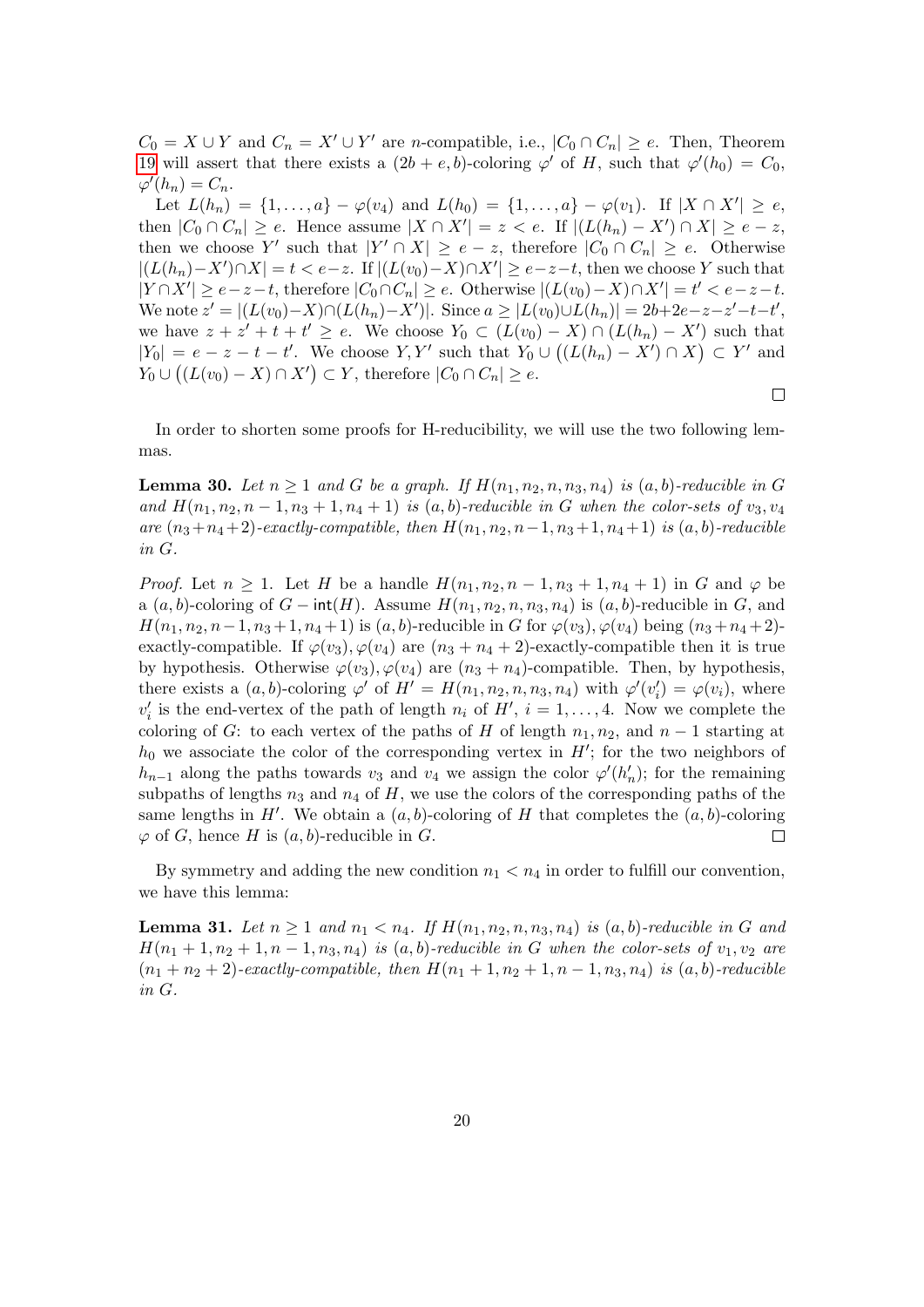<span id="page-20-0"></span>**Proposition 32.** For any graph G, the H-handles  $H(2, 2, 2b-3, 2, 2)$ ,  $H(1, 2, 2b-3, 3, 2)$ and  $H(1, 4, 2b-3, 2, 2)$  are the smallest  $(2b+1, b)$ -reducible H-handles  $H(n_1, n_2, n, n_3, n_4)$ with  $n = 2b - 3$  in G.

*Proof.* For proving minimality, we have the necessary condition  $n_1+n_4 \geq 2b-(2b-3)$  = 3. Moreover we have  $n_4 < 3$ . If  $n_1 = 1$  then  $n_3 \ge n_4 = 2$ . Therefore  $H(1, 2, 2b - 3, 2, 2)$ could be the smallest  $(2b+1, b)$ -reducible handle. However there exists a counter example even for  $H(1, 3, 2b - 3, 2, 2)$ :  $C(v_1) = \{1, ..., b\}, C(v_2) = \{1, ..., b - 2\} \cup \{2b, 2b + 1\},$  $C(v_4) = \{b+1, ..., 2b-1\} \cup \{2b+1\}, C(v_3) = \{b+1, ..., 2b\}.$  Therefore there remain only three configurations to be tested:  $H(1, 2, 2b - 3, 3, 2), H(1, 4, 2b - 3, 2, 2),$  and  $H(2, 2, 2b-3, 2, 2)$ . We now consider each of these three H-handles in turn and prove that it is  $(2b + 1, b)$ -reducible. Let  $n = 2b - 3$ .

 $H = H(2, 2, 2b - 3, 2, 2)$ . Let  $\varphi$  be a  $(2b + 1, b)$ -coloring of  $G$  – int(H). We are going to show that there exist two  $(2b-3)$ -compatible sets C and C' that can be given to vertices  $h_0$  and  $h_n$ . By Lemma [22](#page-14-1) there exist four sets  $X'_i, i \in \{1, 2, 3, 4\}$  for the vertex  $h_n$  with  $|X'_1 \cap X'_4| = b - 2$ . Let  $I = \varphi(v_1) \cap \varphi(v_2)$  and  $I' = \varphi(v_3) \cap \varphi(v_4)$ . By hypothesis, both  $\varphi(v_1)$  and  $\varphi(v_2)$  and  $\varphi(v_3)$  and  $\varphi(v_4)$  are 4-compatible. Hence the size of both I and I' is between  $b-2$  and b. We then consider three cases depending on the values of |I| and  $|I'|$ .

- **Case 1.**  $|I| = b$  or  $|I'| = b$ . Assume without loss of generality that  $|I| = b$ . Then either there exists  $i \in \{1, 4\}$  such that  $|I \cap X'_i| \leq b - 2$  and thus we can set  $C = I$  and  $C' = X'_i$  or we have  $|I \cap X'_i| \geq b-1$  for all  $i \in \{1, 2, 3, 4\}$ . In this case we can set  $C = X'_1$  and  $C' = X'_4$ .
- **Case 2.**  $|I| = b 1$  or  $|I'| = b 1$ . Assume without loss of generality that  $|I| = b 1$ . Since  $|X_1 \cap X_4| = b - 2$ , then there exists  $i \in \{1, 4\}$  such that  $|I \cap X_i'| \leq b - 2$  and thus we can set  $C = I \cup \{x\}$  and  $C' = X'_{i}$ , with  $x \in \{1, ..., a\} - I - X'_{i}$ .
- **Case 3.**  $|I| = |I'| = b 2$ . If there exist  $x \in \varphi(v_1) I$ ,  $y \in \varphi(v_2) I$  and  $i \in \{1, 4\}$ such that  $|(I \cup \{x,y\}) \cap X'_i| \leq b-2$  then we can set  $C = I \cup \{x,y\}$  and  $C' = X'_i$ . Otherwise  $|(I \cup \{x,y\}) \cap X'_i| = b - 1$ , then  $X'_1 = \varphi(v_1)$  and  $X'_4 = \varphi(v_2)$  then  $\varphi(v_1) = I \cup \{x, x'\}, \varphi(v_2) = I \cup \{y, y'\}, \varphi(v_3) = I \cup \{x, y\} \text{ and } \varphi(v_4) = I \cup \{x', y'\}.$ In this case we can choose  $C = I \cup \{x, y'\}$  and  $C' = I \cup \{x', y\}.$

 $H = H(1, 2, 2b-3, 3, 2)$ . Let  $\varphi$  be a  $(2b+1, b)$ -coloring of  $G$ −int $(H)$ . If  $|\varphi(h_0) \cap \varphi(h_n)| \le$  $b-2$ , then  $\varphi(h_0)$  and  $\varphi(h_n)$  are  $(2b-3)$ -compatible, therefore by Theorem [19](#page-13-0) we conclude. Else  $|\varphi(h_0) \cap \varphi(h_n)| > b - 2$ . By Lemma [23](#page-15-0) there exists I, Y and Z such that  $|I| = b - 2$ and  $|Y| = |Z| = 2$ . Let  $Y = Y_1 \cup Y_2$  and  $Z = Z_1 \cup Z_2$ , with  $|Y_i| = |Z_i| = 1$ ,  $i = 1, 2$ . If there exists  $i, j \in \{1, 2\}$  such that  $|\varphi(h_0) \cap (I \cup Y_i \cup Z_j)| \leq b-2$ , then we conclude. Otherwise for any  $i, j \in \{1, 2\}$ ,  $|\varphi(h_0) \cap (I \cup Y_i \cup Z_j)| > b - 2$ , then without loss of generality,  $\varphi(h_0) = I \cup Y$ . But Lemma [24](#page-15-1) allows to construct another coloring  $\varphi'$  with  $|\varphi'(h_0) \cap \varphi(h_0)| = b - 1$  and thus  $I \cup Z \neq \varphi'(h_0) \neq I \cup Y$ . Hence there exists  $i, j \in \{1, 2\}$ such that  $|\varphi'(h_0) \cap (I \cup Y_i \cup Z_j)| \leq b-2$ , allowing to conclude.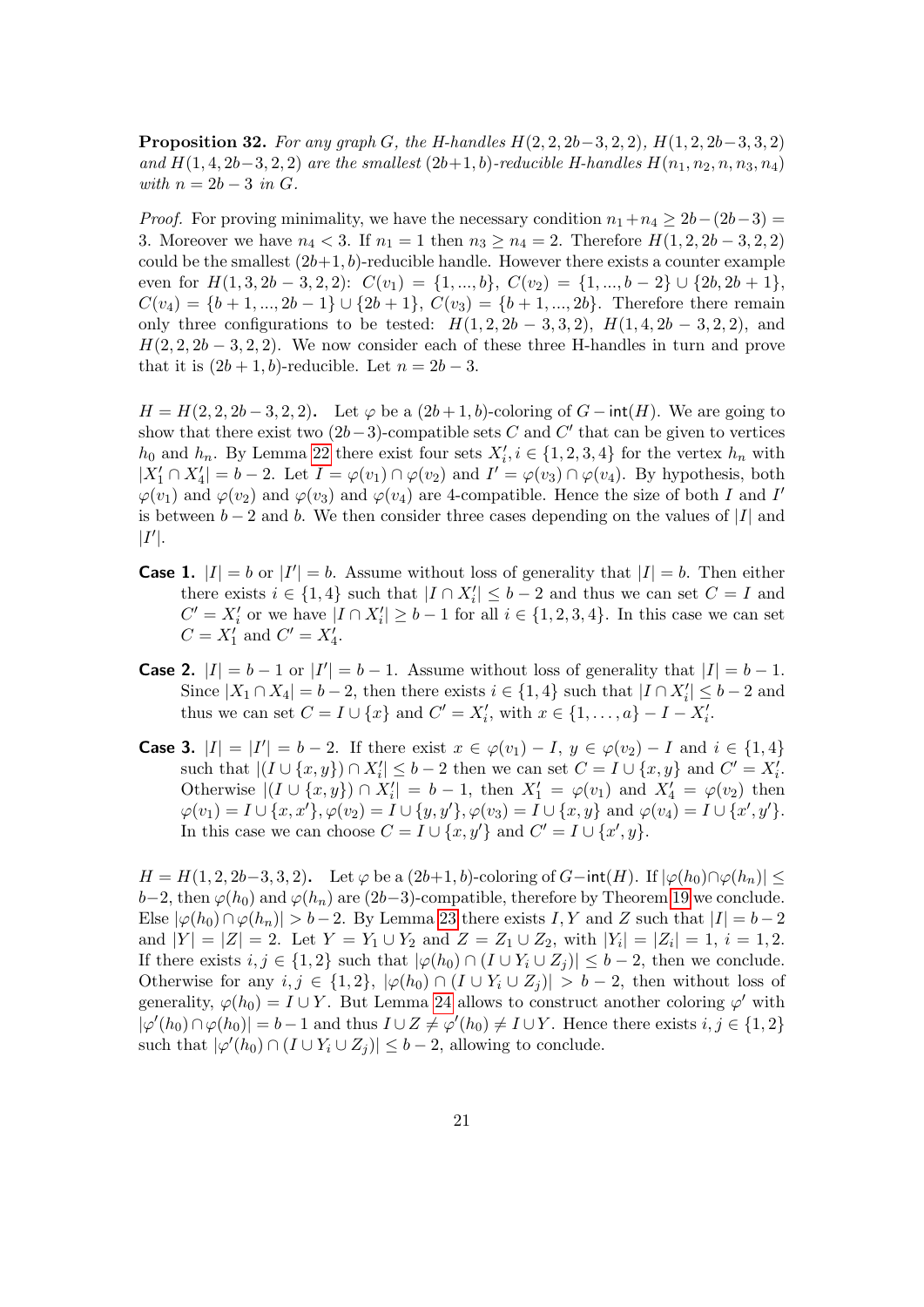$H = H(1, 4, 2b - 3, 2, 2)$ . Let  $\varphi$  be a  $(2b + 1, b)$ -coloring of  $G$  – int(H). Then  $\varphi(v_1)$  and  $\varphi(v_2)$  are 5-compatible and  $\varphi(v_3)$  and  $\varphi(v_4)$  are 4-compatible. If  $|\varphi(h_0) \cap \varphi(h_n)| \leq b-2$ , then  $\varphi(h_0)$  and  $\varphi(h_n)$  are  $(2b-3)$ -compatible, therefore by Theorem [19](#page-13-0) we conclude. Else  $|\varphi(h_0) \cap \varphi(h_n)| > b - 2$ . By Lemma [22](#page-14-1) we have 4 good sets  $X'_1$ ,  $X'_2$ ,  $X'_3$  and  $X'_4$  for the vertex  $h_n$ , and by Lemma [24,](#page-15-1) there exists a set X such that  $|X| = b - 2$  and a set  $Y = \{y_1, y_2, y_3\}$  such that the three good sets  $C_1 = X \cup \{y_1, y_2\}, C_2 = X \cup \{y_1, y_3\}$  and  $C_3 = X \cup \{y_2, y_3\}$  can be given to vertex  $h_0$ . If there exists  $i, j \in \{1, 2, 3, 4\}$  with  $i \neq 4$ , such that  $|X'_j \cap C_i| \leq b-2$ , then we conclude. Else  $\forall i, j \in \{1, 2, 3, 4\}$  with  $i \neq 4$ , we have  $b \geq |X_j' \cap C_i| > b-2$ , and since  $|X_1' \cap X_4'| = b-2$ , then for all  $j \in \{1,4\}$  and for all  $i \in \{1,2,3\}$  we have the formula  $|X'_j \cap C_i| = b-1$ , so  $X'_1 \cap X'_4 \subset C_i \subset X'_1 \cup X'_4$ . Without loss of generality,  $y_1 \in X'_1$ , thus by the formula with  $i = 1, j = 1$  we have  $y_2 \notin X'_1$ . Therefore by the formula with  $i = 3, j = 1$  we have  $y_3 \in X'_1$ , a contradiction with the formula with  $i = 2, j = 1$ .  $\Box$ 

**Proposition 33.** For any graph G, the H-handles  $H(2, 3, 2b-4, 3, 2)$ ,  $H(2, 2, 2b-4, 4, 2)$ ,  $H(2, 2, 2b-4, 3, 3), H(1, 2, 2b-4, 4, 3),$  and  $H(1, 4, 2b-4, 3, 3)$  are the smallest  $(2b+1, b)$ reducible H-handles  $H(n_1, n_2, n, n_3, n_4)$  with  $n = 2b - 4$  in G.

*Proof.* For proving minimality, we have the necessary condition  $n_1+n_4 \geq 2b-(2b-4)$ 4. Moreover we have  $n_1 \leq n_4 < 4$ . If  $n_1 = 1$  then  $n_3 \geq n_4 = 3$ ; if  $n_2 \leq 3$  then we can construct a simple counter example for  $H(1, 3, 2b - 4, 3, 3)$ :  $C(v_1) = \{1, ..., b\}, C(v_2) =$  $\{3, ..., b+2\}, C(v_4) = \{b+3, ..., 2b+1\} \cup \{b+1\}, C(v_3) = \{b+2, ..., 2b+1\}.$  Therefore there remain two possibilities for  $n_1 = 1$ :  $H(1, 2, 2b - 4, 4, 3)$  and  $H(1, 4, 2b - 4, 3, 3)$ .

If  $n_1 = 3$ , then  $H(3, 3, 2b - 4, 3, 3)$  could be the smallest, but this case is a subcase of  $n_1 = 2$ . If  $n_1 = 2$ , then  $H(2, 2, 2b - 4, 2, 2)$  could be the smallest, however there exists a counter example even for  $H(2, 2, 2b - 4, 3, 2)$ :  $C(v_1) = \{1, ..., b\}, C(v_2) = \{2, ..., b + 1\},$  $C(v_4) = \{b+2,...,2b+1\}$  and  $C(v_3) = \{2,...,b\} \cup \{2b,2b+1\}$ . Therefore there remain three possibilities for  $n_1 = 2$ :  $H(2, 3, 2b - 4, 3, 2)$ ,  $H(2, 2, 2b - 4, 4, 2)$  and  $H(2, 2, 2b -$ 4, 3, 3). We consider each remaining H-handle in turn and prove that it is  $(2b+1, b)$ reducible in G.

 $H = H(2, 3, 2b - 4, 3, 2)$ . Let  $\varphi$  be a  $(2b + 1, b)$ -coloring of  $G - \text{int}(H)$ . We note  $C_0 = \varphi(v_1)$ ,  $C_5 = \varphi(v_2)$ ,  $C'_0 = \varphi(v_4)$  and  $C'_5 = \varphi(v_3)$ , then both  $C_0$ ,  $C_5$  and  $C'_0$ ,  $C'_5$  are 5-compatible. By Lemma [23,](#page-15-0) there exists three sets I,  $Y = Y_1 \cup Y_2$  and  $Z = Z_1 \cup Z_2$ , such that  $|I| = b - 2$  and  $|Y_i| = |Z_i| = 1$  for  $i = 1, 2$ , such that for any  $i, j \in \{1, 2\}$ , the set  $C_2 = I \cup Y_i \cup Z_j$  can be given to vertex  $h_0$ . Similarly, by Lemma [23,](#page-15-0) there exists three sets  $I'$ ,  $Y' = Y_1' \cup Y_2'$  and  $Z' = Z_1' \cup Z_2'$ , such that  $|I'| = b - 2$  and  $|Y_i'| = |Z_i'| = 1$ for  $i = 1, 2$ , such that for any  $i, j \in \{1, 2\}$ , the set  $C_2' = I' \cup Y_i' \cup Z_j'$  can be given to vertex  $h_n$ . We are going to show that there is a choice of the indices such that  $C_2$ ,  $C_2'$ are  $(2b-4)$ -compatible, i.e.,  $|C_2 \cap C_2'| \geq 2$ .

**Case 1.**  $|I \cap I'| \ge 2$ . We set  $C_2 = I \cup Y_1 \cup Z_1$  and  $C'_2 = I' \cup Y'_1 \cup Z'_1$ .

**Case 2.**  $|I \cap I'| = 1$ . If  $Y_1 \subset I'$ , then we set  $C_2 = I \cup Y_1 \cup Z_1$  and  $C'_2 = I' \cup Y'_1 \cup Z'_1$ . We proceed similarly if  $Y_2 \subset I'$  or  $Z_i \subset I'$ . Otherwise we have  $|I' \cap (Y \cup Z)| = 0$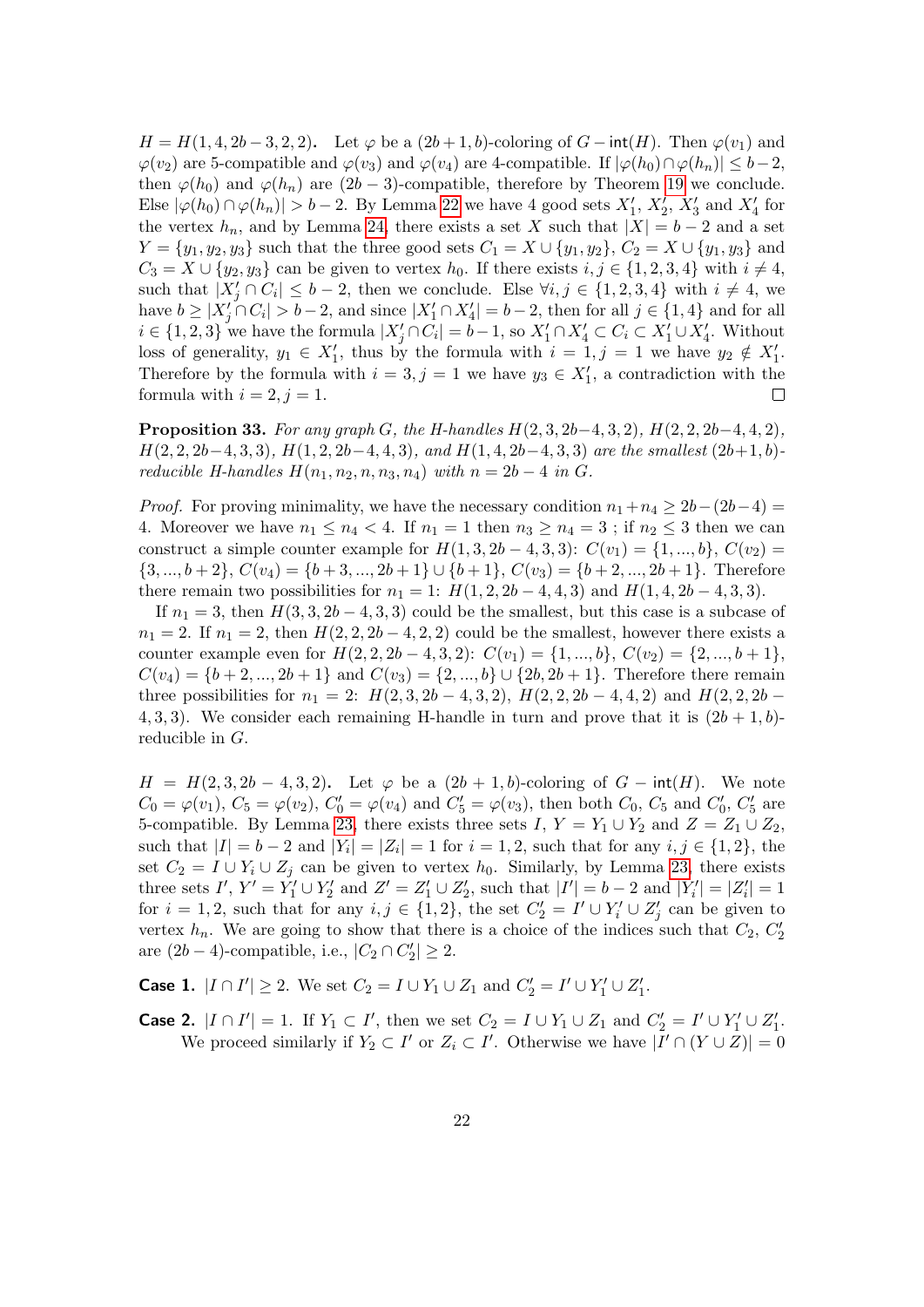and thus  $|I \cup Y \cup Z \cup I'| = 2b - 1$ . Proceeding in a similar way with  $I, Y'$  and  $Z'$ , thus we can assume that  $|I \cap Y' \cup Z'| = 0$ . Hence  $|(Y \cup Z) \cap (Y' \cup Z')| \geq 1$  and thus there exists  $t \in (Y \cup Z) \cap (Y' \cup Z')$ , let say w.l.o.g. that  $t \in Y \cup Y'$ . Then set  $C_2 = I \cup \{t\} \cup Z_1 \text{ and } C'_2 = I' \cup \{t\} \cup Z'_1.$ 

**Case 3.**  $|I ∩ I'| = 0$ . If  $Y_1 ⊂ I'$ , and  $Z_1 ⊂ I'$ , then we set  $C_2 = I ∪ Y_1 ∪ Z_1$  and  $C'_2 =$  $I' \cup Y_1' \cup Z_1'$ . We proceed similarly for the other pairs of sets among  $Y_1, Y_2, Z_1, Z_2$ , and by symmetry for the pairs of sets among  $Y'_1, Y'_2, Z'_1, Z'_2$  and I. If  $Y \subset I'$  and  $Z \cap I' = \emptyset$ , since  $|I \cup Y \cup Z \cup I'| = 2b - 2 = a - 3$  then  $|I \cap (Y' \cup Z')| \ge 1$  and without loss of generality  $Y'_i \subset I$ . Then we set  $C_2 = I \cup Y_1 \cup Z_1$  and  $C'_2 = I' \cup Y'_i \cup Z'_1$ . By symmetry we proceed similarly for  $Z \subset I'$ ,  $Y' \subset I$  and  $Z' \subset I$ . Otherwise  $|I' \cap (Y \cup Z)| \leq 1$  and  $|I \cap (Y' \cup Z')| \leq 1$ . If  $|I' \cap (Y \cup Z)| = 1$  and  $|I \cap (Y' \cup Z')| = 1$ , then w.l.o.g.  $Y_i \subset I'$  and  $Z'_j \subset I$  and we set  $C_2 = I \cup Y_i \cup Z_1$  and  $C'_2 = I' \cup Y'_1 \cup Z'_j$ . If  $|I' \cap (Y \cup Z)| = 1$  and  $|I \cap (Y' \cup Z') = 0$ , then w.l.o.g.  $Y_1 \subset I'$ . Since  $|I \cup I'| = a - 5$ , so  $|Z \cap (Y' \cup Z')| \geq 1$ . Then w.l.o.g.  $Z_1 = Y'_j$ , therefore we set  $C_2 = I \cup Y_1 \cup Z_1$ and  $C_2' = I' \cup Y'_j \cup Z'_1$ . By symmetry we proceed similarly for  $|I' \cap (Y \cup Z)| = 0$ and  $|I \cap (Y' \cup Z') = 1$ . Otherwise  $|I' \cap (Y \cup Z)| = 0$  and  $|I \cap (Y' \cup Z') = 0$ . Since  $|I \cup I'| = a - 5$  and  $|(Y \cup Z)| = |(Y' \cup Z')| = 4$ , then  $|(Y \cup Z) \cap (Y' \cup Z')| \geq 3$ . Thus w.l.o.g.  $Y \cup Z_1 \subset Y' \cup Z'$  and  $Z_1 \subset Z'$ , so there exists  $i \in \{1,2\}$  such that  $Y_i \subset Y'$ . We then set  $C_2 = I \cup Y_i \cup Z_1$  and  $C'_2 = I' \cup Y_i \cup Z_1$ .

 $H = H(2, 2, 2b - 4, 4, 2)$ . Let  $\varphi$  be a  $(2b + 1, b)$ -coloring of  $G - \text{int}(H)$ . We note  $C_0 = \varphi(v_1)$ ,  $C_4 = \varphi(v_2)$ ,  $C'_0 = \varphi(v_4)$  and  $C'_6 = \varphi(v_3)$ . Let  $I = C_0 \cap C_4$  and  $I' = C'_0 \cap C'_6$ . Then, as  $C_0$ ,  $C_4$  are 4-compatible and  $C'_0$ ,  $C'_6$  are 6-compatible, we have  $|I| \ge b-2$  and  $|I'| \ge b-3$ . We are going to show that there exist two sets of b colors  $C_2$  and  $C_2'$  that can be given to vertices  $h_0$  and  $h_n$ , respectively. By Lemma [22](#page-14-1) there exist two sets  $X_1$ and  $X_4$  such that  $|X_1 \cap X_4| = b - 2$  for  $C_2$ . Also, by Lemma [23,](#page-15-0) there exists three sets  $J, Y = Y_1 \cup Y_2$  and  $Z = Z_1 \cup Z_2$ , such that  $|J| = b - 2$ ,  $|Y_i| = |Z_i| = 1$  for  $i = 1, 2$ , and for any  $i, j \in \{1, 2\}$ , we can set  $C_2' = J \cup Y_i \cup Z_j$ . We now consider ten cases depending on the values of  $|I|$  and  $|I'|$ .

- **Case 1.**  $|I'| = b$ . Since  $|X_1 \cup X_4| = b + 2$ , then without lost of generality there exists  $Y \subset I' \cap X_1$  such that  $|Y| = 1$ . We choose  $I''$  such that  $Y \subset I'' \subset I'$  and  $|I''| = b-1$ , and we choose any  $z \in X_1 - I''$ . Then we set  $C_2 = X_1$  and  $C'_2 = I'' \cup \{z\}$ .
- **Case 2.**  $|I'| = b 1$  and  $|I| = b$ . If  $|I' \cap C_0| \ge 1$ , we choose any  $z \in C_0 I'$ , then we set  $C_2 = C_0$  and  $C_2' = I' \cup \{z\}$ . Else we have  $I' \cap C_0 = \emptyset$  and we choose any  $y_1, y_2 \in C_0$ and any  $z_1 \in I'$ . Then we set  $C_2 = \{z_1\} \cup (C_0 - \{y_1\})$  and  $C_2' = I' \cup \{y_2\}$ .
- **Case 3.**  $|I| = |I'| = b-1$ . If  $|I' \cap C_0| \ge 1$ , we choose any  $z \in C_0 I'$  and we set  $C_2 = C_0$ and  $C_2' = I' \cup \{z\}$ . We do the same if  $|I' \cap C_4| \geq 1$ . Else we have  $I' \cap (C_0 \cup C_4) = \emptyset$ and we choose any  $y_2 \in I$  and any  $z_1 \in I'$ . Then we set  $C_2 = I \cup \{z_1\}$  and  $C'_2 = I' \cup \{y_2\}.$
- **Case 4.**  $|I| = b 2$  and  $|I'| = b 1$ . We note  $C_0 C_4 = Y_1 \cup Y_2$  and  $C_4 C_0 = Z_1 \cup Z_2$ , with  $|Y_i| = |Z_i| = 1$ ,  $i = 1, 2$ . If  $|C'_0 \cap I| \ge 2$ , then we set  $C_2 = I \cup Y_1 \cup Z_1$  and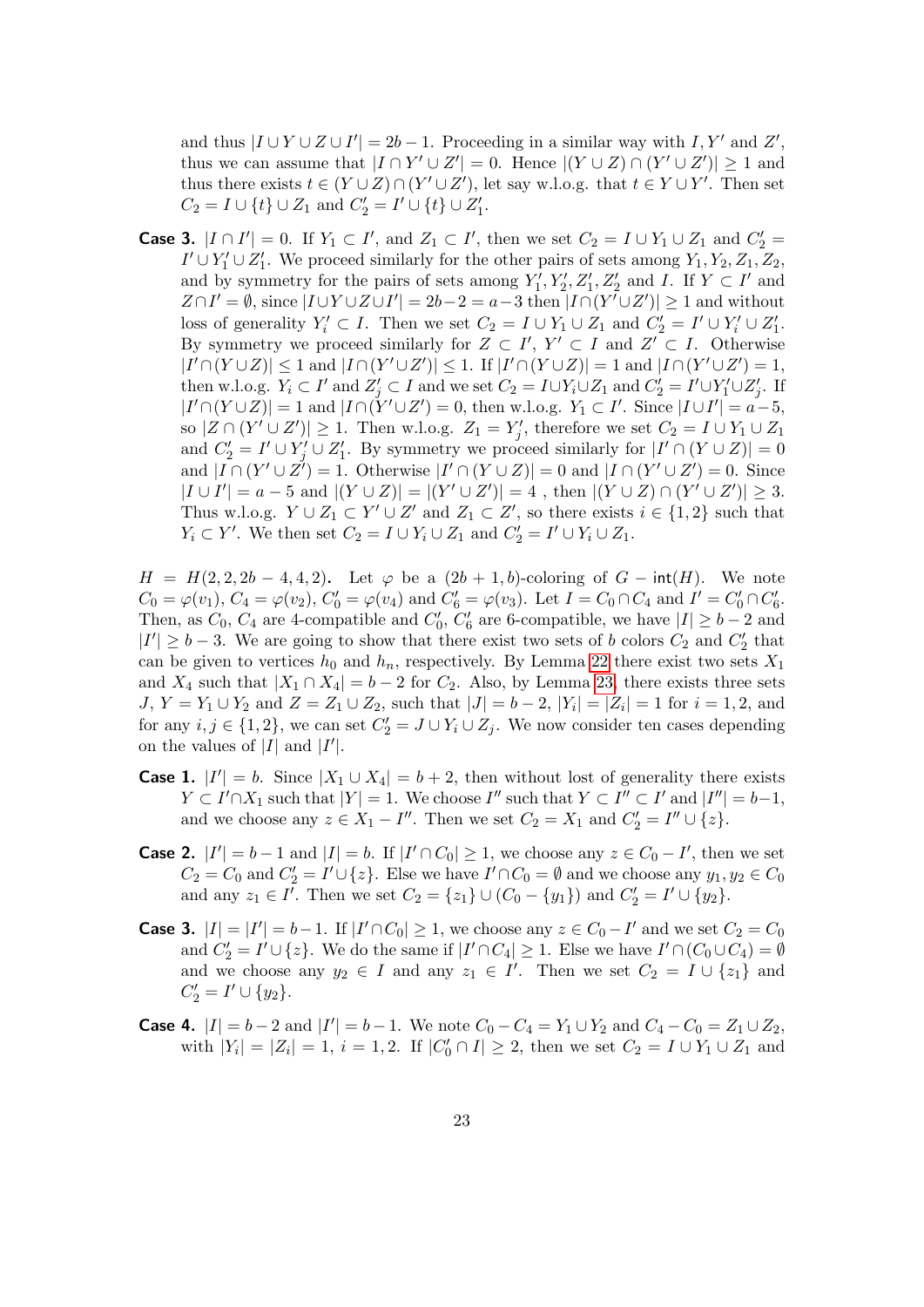$C_2' = C_0'.$  If  $|I' \cap I| = 1$ , then we choose any  $X \subset I - I'$  such that  $|X| = 1$  and we set  $C_2 = I \cup Y_1 \cup Z_1$  and  $C_2' = I' \cup X$ . Else  $|I' \cap I| = 0$ . If there exists  $i, j \in \{1, 2\}$ such that  $Y_i, Z_j \in C'_0$ , then we set  $C_2 = I \cup Y_i \cup Z_j$  and  $C'_2 = C'_0$ . Else without lost of generality  $Y_1 \subset C'_0$ , hence we choose any  $X \subset C'_0 - Y_1$  such that  $|X| = 1$ and we set  $C_2 = I \cup Y_1 \cup Z_1$  and  $C'_2 = (C'_0 - X) \cup Z_1$ .

- **Case 5.**  $|I| = b$  and  $|I'| = b 2$ . We note  $C'_0 C'_6 = Y'_1 \cup Y'_2$ . If  $|I' \cap C_0| \ge 1$ , we choose  $X \subset C_0 - I'$  such that  $|X| = 1$  and we set  $C_2 = C_0$  and  $C'_2 = I' \cup Y'_1 \cup X$ . Otherwise  $|I' \cap C_0| = 0$  and we choose  $X, X' \subset C_0$  such that  $|X'| = |X| = 1$  and  $X'' \subset I'$ such that  $|X''| = 1$ . Then we set  $C_2 = (C_0 - X') \cup X''$  and  $C'_2 = I' \cup Y'_1 \cup X$ .
- **Case 6.**  $|I| = b 1$  and  $|I'| = b 2$ . We note  $C'_0 C'_6 = Y'_1 \cup Y'_2$ . If  $|I' \cap C_0| \ge 1$ , we choose  $X \subset C_0 - I'$  such that  $|X| = 1$  and we set  $C_2 = C_0$  and  $C'_2 = I' \cup Y'_1 \cup X$ . Otherwise  $|I' \cap C_0| = 0$  and we choose  $X \subset I$  such that  $|X| = 1$  and  $X'' \subset I'$  such that  $|X''| = 1$ . Then we set  $C_2 = I \cup X''$  and  $C'_2 = I' \cup Y'_1 \cup X$ .
- **Case 7.**  $|I| = |I'| = b 2$ . We note  $C_0 C_4 = Y_1 \cup Y_2$ ,  $C_4 C_0 = Z_1 \cup Z_2$  and  $C'_0 - C'_6 = Y'_1 \cup Y'_2$ . If  $I' = I$ , we choose  $X \in \{Y_1, Z_1\} - Y'_1$  and we set  $C_2 = I \cup Y_1 \cup Z_1$ and  $C_2' = I' \cup Y_1' \cup X$ . If  $I' \neq I$  and  $|I' \cap I| \geq 1$ , we choose  $X \subset I - I' - Y_1'$  such that  $|X| = 1$  or if  $Y_1' \subset I$  we choose  $X = Y_2'$ . Then we set  $C_2 = I \cup Y_1 \cup Z_1$  and  $C_2' = I' \cup Y_1' \cup X$ . Otherwise  $|I' \cap I| = 0$ . If there exists  $Y_i \subset I' \cup Y_1'$ , then we choose  $X \subset I - Y_1'$  such that  $|X| = 1$  or if  $Y_1' = I$  we choose  $X = Y_2'$ . Then we set  $C_2 = I \cup Y_i \cup Z_1$  and  $C'_2 = I' \cup Y'_1 \cup X$ . We proceed similarly for  $Z_j \subset I' \cup Y'_1$ . Otherwise  $(C_0 \cup C_4) \cap (I' \cup Y'_1) = \emptyset$  and thus  $Y'_2 \subset C_0 \cup C_4$ . If  $Y'_2 \in C_0$  then we choose  $Y_i = Y'_2$ , else  $Y_i = Y_1$ . If  $Y'_2 \in C_4$  then we choose  $Z_j = Y'_2$ , else  $Z_j = Z_1$ . If  $I \neq Y'_2$  then we choose  $X \subset I - Y'_2$  such that  $|X| = 1$ . If  $I = Y'_2$  then we choose  $X = Y_i$ . Finally, we set  $C_2 = I \cup Y_i \cup Z_j$  and  $C'_2 = I' \cup Y'_2 \cup X$ . For the three next cases, we note  $I'(2) = C'_0 - C'_6 = Y'_1 \cup Y'_2 \cup Y'_3$  and  $G = C'_6 - C'_0 = C'_7$  $Z'_1 \cup Z'_2 \cup Z'_3.$
- **Case 8.**  $|I| = b$  and  $|I'| = b 3$ . If  $|I' \cap C_0| \ge 1$ , then we choose  $X \subset C_0 I'$ such that  $|X| = 1$ . If  $|I' - C_0| \ge 1$  then we choose  $X' \subset I' - C_0$  such that  $|X'| = 1$ . If  $I' \subset C_0$  then we choose  $X' = Y'_1$  if  $|Y'_1 \cap C_0| = 0$  and  $X' = X$ otherwise. Then we set  $C_2 = C_0 - X \cup X'$  and  $C_2' = I' \cup Y_1' \cup Y_2' \cup Z_1'$ . If  $|I' \cap C_0| = 0$ , then  $|C_0 \cap (I'(2) \cup I'(3)| \ge 2$  and there exist  $i, j, k \in \{1, 2, 3\}$  such that  $|(Y_i' \cup Y_j' \cup Z_k') \cap C_0| \geq 1$ . We set  $C_2' = I' \cup Y_i' \cup Y_j' \cup Z_k'$ . If  $C_0 = C_2'$  then we set  $C_2 = C_0$ . If  $C_0 \neq C'_2$ , then we choose  $X \subset C_0 - C'_2$  and  $X' \subset C'_2 - C_0$  such that  $|X'| = |X| = 1$  and we set  $C_2 = C_0 - X \cup X'$ .
- **Case 9.**  $|I| = b 1$  and  $|I'| = b 3$ . If  $|I' \cap I| \ge 1$  then we choose  $X = Y'_1$  if  $|Y'_1 \cap I| = 0$ and  $X = C_0 - C_4$  otherwise. Then we set  $C_2 = I \cup X$  and  $C'_2 = I' \cup Y'_1 \cup Y'_2 \cup Z'_1$ . If  $|I' \cap I| = 0$ , then  $|I \cap (I'(2) \cup I'(3)| \ge 1$  and there exist  $i, j, k \in \{1, 2, 3\}$  such that  $|(Y_i' \cup Y_j' \cup Z_k') \cap I| \geq 1$ . We set  $C_2' = I' \cup Y_i' \cup Y_j' \cup Z_k'$  and we choose  $X \subset C_2' - I$ such that  $|X| = 1$  and set  $C_2 = I \cup X$ .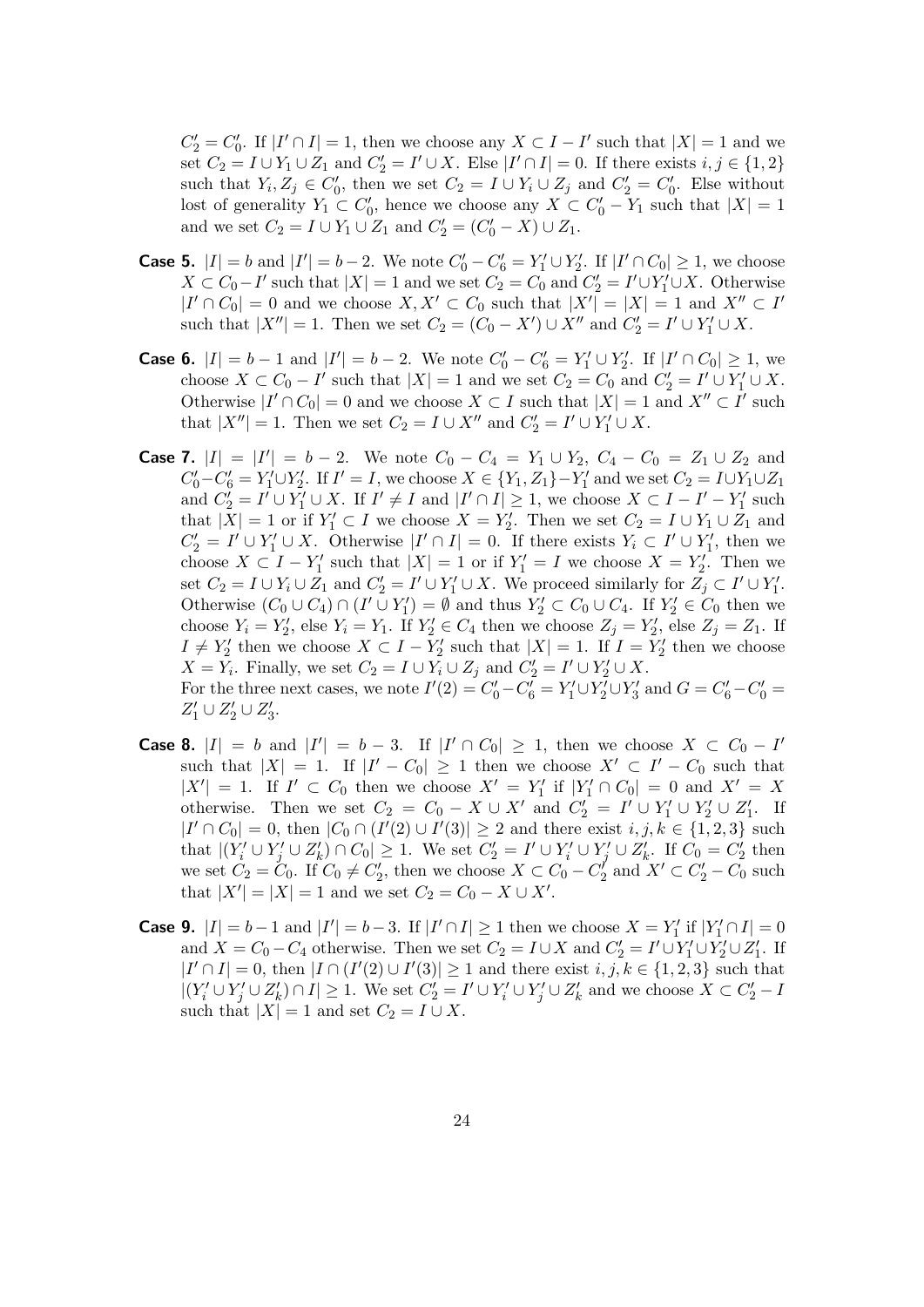**Case 10.**  $|I| = b - 2$  and  $|I'| = b - 3$ . We note  $C_0 - C_4 = Y_1 \cup Y_2$  and  $C_4 - C_0 = Z_1 \cup Z_2$ . If  $|I' \cap I| \geq 2$ , then we set  $C_2 = I \cup Y_1 \cup Z_1$  and  $C_2' = I' \cup Y_1' \cup Y_2' \cup Z_1'$ . If  $|I' \cap I| = 1$ and  $Y_i$  or  $Z_j \in I'$ , then we set  $C_2 = I \cup Y_i \cup Z_j$  and  $C'_2 = I' \cup Y'_1 \cup Y'_2 \cup Z'_1$ . If  $|I' \cap I| = |I' \cap (C_0 \cup C_4)| = 1$ , then  $|(I'(2) \cup I'(3)) \cap (C_0 \cup C_4)| \ge 1$ , so there exist  $i, j \in \{1, 2\}$  and  $i', i'', j' \in \{1, 2, 3\}$  such that  $|(Y'_{i'} \cup Y'_{i''} \cup Z'_{j'}) \cap (I \cup Y_i \cup Z_j)| \geq 1$ . Therefore we set  $C_2 = I \cup Y_i \cup Z_j$  and  $C'_2 = I' \cup Y'_{i'} \cup Y'_{i''} \cup Z'_{j'}$ . Otherwise  $|I' \cap I| = 0$ . If  $Y_i, Z_j \in I'$ , then we set  $C_2 = I \cup Y_i \cup Z_j$  and  $C'_2 = I' \cup Y'_1 \cup Y'_2 \cup Z'_1$ . If  $Y_i \in I'$  and  $|I' \cap (C_4 - C_0)| = 0$ , then  $|I' \cap C_4| = 0$  and  $|(I'(2) \cup I'(3)) \cap C_4| \ge (b+b-3)+6-a=2$ . So there exist  $j \in \{1,2\}$  and  $i', i'', j' \in \{1,2,3\}$  such that  $|(Y'_{i'} \cup Y'_{i''} \cup Z'_{j'}) \cap (I \cup I')$  $|Z_j| \geq 1$ . Therefore we set  $C_2 = I \cup Y_i \cup Z_j$  and  $C'_2 = I' \cup Y'_{i'} \cup Y'_{i''} \cup Z'_{j'}$ . We proceed similarly if  $Z_j \in I'$  and  $|I' \cap C(2)| = 0$ . Else  $|I' \cap (C_0 \cup C_4)| = 0$ , so  $|(I'(2) \cup I'(3)) \cap (C_0 \cup C_4)| \geq b+2+6+b-3-a=4.$  If  $Y'_{i'}, Y'_{i''} \in I$ , then we set  $C_2 = I \cup Y_1 \cup Z_1$  and  $C'_2 = I' \cup Y'_{i'} \cup Y'_{i''} \cup Z'_1$ . If  $Y'_{i'}, Z'_{j'} \in I$ , then we set  $C_2 = I \cup Y_1 \cup Z_1$  and  $C'_2 = I' \cup Y'_{i'} \cup Y'_{i''} \cup Z'_{j'}$ . If  $|I \cap I'(2)| = 1$  and  $|I \cap I'(3)| = 0$ , we note  $Y'_{i'} \subset I$ , and thus  $|((I'(2) - Y'_{i'}) \cup I'(3)) \cap (C(2) \cup C(3))| \ge 4 - 1 = 3$ . Hence there exist  $i, j \in \{1, 2\}$  and  $i'', j' \in \{1, 2, 3\}$  such that  $|(Y'_{i''} \cup Z'_{j'}) \cap (Y_i \cup Z_j)| \geq 1$ , therefore we set  $C_2 = I \cup Y_i \cup Z_j$  and  $C'_2 = I' \cup Y'_{i'} \cup Y'_{i''} \cup Z'_{j'}$ . If  $|I \cap I'(2)| = 0$  and  $|I \cap I'(3)| = 0$ , then  $C(2) \cup C(3) \subset C'_0 \cup C'_6$  and  $|(C(2) \cup C(3)) - I'(3)| \ge 1$ , so there exist  $i, j \in \{1, 2\}$  and  $i', i'', j' \in \{1, 2, 3\}$  such that  $|(I' \cup Y'_{i'} \cup Y'_{i''} \cup Z'_{j'}) \cap (Y_i \cup Z_j)| = 2$ , therefore we set  $C_2 = I \cup Y_i \cup Z_j$  and  $C'_2 = I' \cup Y'_{i'} \cup Y'_{i''} \cup Z'_{j'}$ . If  $|I \cap I'(2)| = 0$  and  $|I \cap I'(3)| \geq 1$ , we note  $Z'_{j'} \subset I$ , so  $|(C(2) \cup C(3)) \cap C'_0| \geq 4 + b + b - 2 - a = 3$  and there exists  $i, j \in \{1, 2\}$  and  $i', i'' \in \{1, 2, 3\}$  such that  $|(I' \cup Y'_{i'} \cup Y'_{i''}) \cap (Y_i \cup Z_j)| \geq 1$ , therefore we set  $C_2 = I \cup Y_i \cup Z_j$  and  $C'_2 = I' \cup Y'_{i'} \cup Y'_{i''} \cup Z'_{j'}$ .

 $H = H(2, 2, 2b - 4, 3, 3)$ . Let  $\varphi$  be a  $(2b + 1, b)$ -coloring of  $G - \text{int}(H)$ . We note  $C_0 = \varphi(v_1)$ ,  $C_4 = \varphi(v_2)$ ,  $C'_0 = \varphi(v_4)$  and  $C'_6 = \varphi(v_3)$ , then  $C_0$ ,  $C_4$  are 4-compatible and  $C'_0, C'_6$  are 6-compatible. By Proposition [28,](#page-18-0)  $H(1, 1, 2b-3, 3, 3)$  is  $(2b+1, b)$ -reducible, and by Lemma [31](#page-19-0) there only remains to prove that H is reducible when  $C_0, C_4$  are 4exactly-compatible. We are going to show that there exist two sets of b colors  $C_2$  and  $C_3$ that can be given to vertices  $h_0$  and  $h_n$ , respectively. We note  $I = C_0 \cap C_4$ ,  $I' = C'_0 \cap C'_6$ ,  $C_0 - C_4 = Y_1 \cup Y_2$  and  $C_4 - C_0 = Z_1 \cup Z_2$  with  $|Y_i| = |Z_i| = 1$ .

- **Case 1.**  $|I'| \ge b 2$ . We set  $C_2 = I \cup Y_1 \cup Z_1$ . We choose  $I'' \subset I'$  such that  $|I''| = b 2$ and we choose  $X \subset C_2 - I''$  such that  $|X| = 2$ , then we set  $C'_3 = I'' \cup X$ .
- **Case 2.**  $|I'| = b 3$ . We note  $C'_0 C'_6 = Y'_1 \cup Y'_2 \cup Y'_3$ ,  $C'_6 C'_0 = Z'_1 \cup Z'_2 \cup Z'_3$ ,  $D_1 = I \cup Y_1 \cup Z_1, D_2 = I \cup Y_1 \cup Z_2, D_3 = I \cup Y_2 \cup Z_1, D_4 = I \cup Y_2 \cup Z_2,$  $D'_1 = I' \cup Y'_1 \cup Y'_2 \cup Z'_1$ ,  $D'_2 = I' \cup Y'_1 \cup Y'_3 \cup Z'_2$  and  $D'_3 = I' \cup Y'_2 \cup Y'_3 \cup Z'_3$ . For any  $i \in \{1, 2, 3, 4\}$  and  $j \in \{1, 2, 3\}$ , if  $|D'_j \cap D_i| \ge 2$ , then we set  $C_2 = D_i$  and  $C'_3 = D'_j$ . Otherwise for any  $i \in \{1, 2, 3, 4\}$  and  $j \in \{1, 2, 3\}$  we have  $|D'_j \cap D_i| \leq 1$ , since  $|(C_0 \cup C_4) \cap D'_j| \geq b+2+b-a = 1$ . If  $|(C_0 \cup C_4) \cap D'_1| = 1$ , so  $Y'_3 \cup Z'_2 \cup Z'_3 \subset C_0 \cup C_4$ , a contradiction with  $D'_2$  and  $D'_3$ . Proceeding similarly for  $D'_2$  and  $D'_3$  we are in the case that for any  $j \in \{1, 2, 3\}, |(C_0 \cup C_4) \cap D'_j| = 2$ . Then, without loss of generality,  $C_0 - C_4 \subset D'_1$  and if  $C_4 - C_0 \subset D'_2$  then  $C_0 - C_4 = Y'_2 \cup Z'_1$  and  $C_4 - C_0 = Y'_3 \cup Z'_2$ ,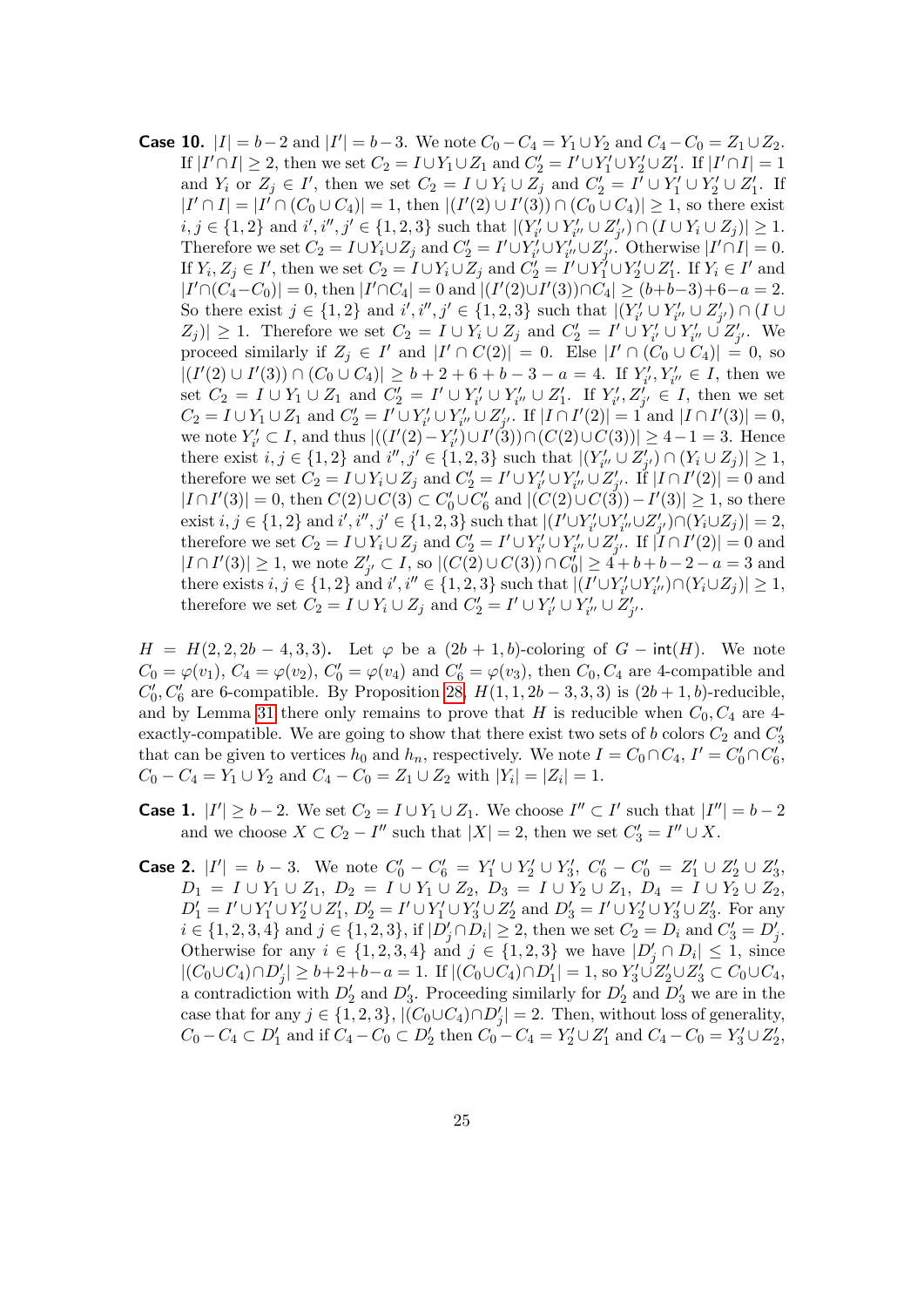a contradiction with D'3. Else, by symmetry,  $C_0 - C_4 \subset D'_1 \cap D'_2 \cap D'_3 = I'$ , then  $|I \cup (C_4 - C_0) \cup C'_0 \cup C'_6| = b - 2 + 2 + b + 3 = a + 2 > a$ , a contradiction.

 $H = H(1, 2, 2b - 4, 4, 3)$ . Let  $\varphi$  be a  $(2b + 1, b)$ -coloring of  $G - \text{int}(H)$ . We note  $C_0 = \varphi(v_1)$ ,  $C_3 = \varphi(v_2)$ ,  $C'_0 = \varphi(v_4)$  and  $C'_7 = \varphi(v_3)$ , then  $C_0$ ,  $C_3$  are 3-compatible, and  $C'_0, C'_7$  are 7-compatible. By Proposition [32,](#page-20-0)  $H(1, 2, 2b-3, 3, 2)$  is  $(2b+1, b)$ -reducible, and by Lemma [30,](#page-19-1) there only remains to prove that H is reducible in the case  $C'_0, C'_7$ are 7-exactly-compatible. We are going to show that there exist two sets of b colors  $C_1$  and  $C'_3$  that can be given to vertices  $h_0$  and  $h_n$ , respectively. We note  $C'_0 \cap C'_7$  $Y'_1 \cup Y'_2 \cup Y'_3$ ,  $I' = C'_7 - C'_0$ ,  $I'' = \{1, ..., 2b + 1\} - C'_7 - C'_0 = Z'_1 \cup Z'_2 \cup Z'_3 \cup Z'_4$ ,  $D_1' = I' \cup Y_1' \cup Z_1' \cup Z_2', D_2' = I' \cup Y_2' \cup Z_3' \cup Z_4', D_3' = I' \cup Y_3' \cup Z_1' \cup Z_4'$  and  $D_4' = I' \cup Y_2' \cup Z_2' \cup Z_3'.$ By Lemma [24](#page-15-1) there exist two (distinct) good sets  $D_1$  and  $D_2$ , for  $C_1$ . If there exists  $i \in \{1,2\}$  and  $j \in \{1,2,3,4\}$  such that  $|D'_j \cap D_i| \geq 2$ , then we set  $C_1 = D_i$  and  $C'_3 = D'_j$ . Else for any  $i \in \{1,2\}$  and  $j \in \{1,2,3,4\}$  we have  $|D'_j \cap D_i| \leq 1$ . However  $|(D'_1 \cup D'_2 \cup D'_3) \cap D_i| \geq b+4+b-a=3$  and  $|(D'_1 \cup D'_4 \cup D'_3) \cap D_i| \geq 3$ . Thus  $|D'_j \cap D_i| = 1$  and  $|(D'_1 \cup D'_2 \cup D'_3) \cap D_i| = |(D'_1 \cup D'_4 \cup D'_3) \cap D_i| = 3$ . Then for any  $i = 1, 2, C'_0 \cap C'_7 \subset D_i$  and  $D_i \cap (I' \cup I'') = \emptyset$ , and therefore  $D_i = C'_0$ , a contradiction with  $D_1 \neq D_2$ .

 $H = H(1, 4, 2b-4, 3, 3)$ . Let  $\varphi$  be a  $(2b+1, b)$ -coloring of  $G$ −int $(H)$ , we note  $C_0 = \varphi(v_1)$ ,  $C_5 = \varphi(v_2)$ ,  $C'_0 = \varphi(v_4)$  and  $C'_6 = \varphi(v_n)$ , then  $C_0$ ,  $C_5$  are 5-compatible and  $C'_0$ ,  $C'_6$  are 6-compatible. By Proposition [32,](#page-20-0)  $H(1, 4, 2b - 3, 2, 2)$  is  $(2b + 1, b)$ -reducible and, by Lemma [30,](#page-19-1) there only remains to prove the reduction for the case  $C'_0, C'_6$  are 6-exactlycompatible. We are going to show that there exist two sets of b colors  $C_1$  and  $C'_3$ that can be given to vertices  $h_0$  and  $h_n$ , respectively. We note  $C'_0 - C'_6 = Y'_1 \cup Y'_2 \cup Y'_3$ ,  $C'_6 - C'_0 = Z'_1 \cup Z'_2 \cup Z'_3$ ,  $I' = \{1, ..., 2b+1\} - C'_6 - C'_0$ ,  $D'_1 = I' \cup Y'_1 \cup Z'_1$ ,  $D'_2 = I' \cup Y'_2 \cup Z'_2$  and  $D_3' = I' \cup Y_3' \cup Z_3'$ . By Lemma [24](#page-15-1) there exist I such that  $|I| = b-2$ , and  $X = X_1 \cup X_2 \cup X_3$ such that  $D_1 = I \cup X_1 \cup X_2$ ,  $D_2 = I \cup X_1 \cup X_3$  and  $D_3 = I \cup X_2 \cup X_3$ . For any  $i, j \in \{1, 2, 3\}$ , if  $|D'_j \cap D_i| \geq 2$ , then we set  $C_1 = D_i$  and  $C'_3 = D'_j$ . Else for any  $i, j \in \{1, 2, 3\}$  we have  $|D'_j \cap D_i| \leq 1$ . However  $|(D'_1 \cup D'_2 \cup D'_3) \cap D_i| \geq b+3+b-a=2$ . Thus  $I \cap I' = \emptyset$  and if  $X_1 \subset I'$  then  $(I \cup X_2 \cup X_3) \cap (D'_1 \cup D'_2 \cup D'_3) = \emptyset$ , a contradiction. Proceeding similarly for  $X_2, X_3$ , we are in the case that  $X \cap I' = \emptyset$  and thus  $|(I \cup X) \cap ((C_0' - C_6') \cup (C_6' - C_0'))| \ge$  $b+1+6+b-2-a=4$ . Hence, without lost of generality,  $(C'_0 - C'_6) \cup Z'_1 \subset I \cup X$ , a contradiction with  $|D'_1 \cap D_i| \leq 1$ .  $\Box$ 

## References

- <span id="page-25-1"></span>[1] Y. Aubry, J.-C. Godin and O. Togni, Every triangle-free induced subgraph of the *triangular lattice is*  $(5m, 2m)$ -*choosable*, Discrete Applied Math. 166,  $(2014)$ , 51-58.
- <span id="page-25-0"></span>[2] D. W. Cranston, L. Rabern, Planar graphs are 9/2-colorable, Journal of Combinatorial Theory, Series B, 133, (2018), 32-45.